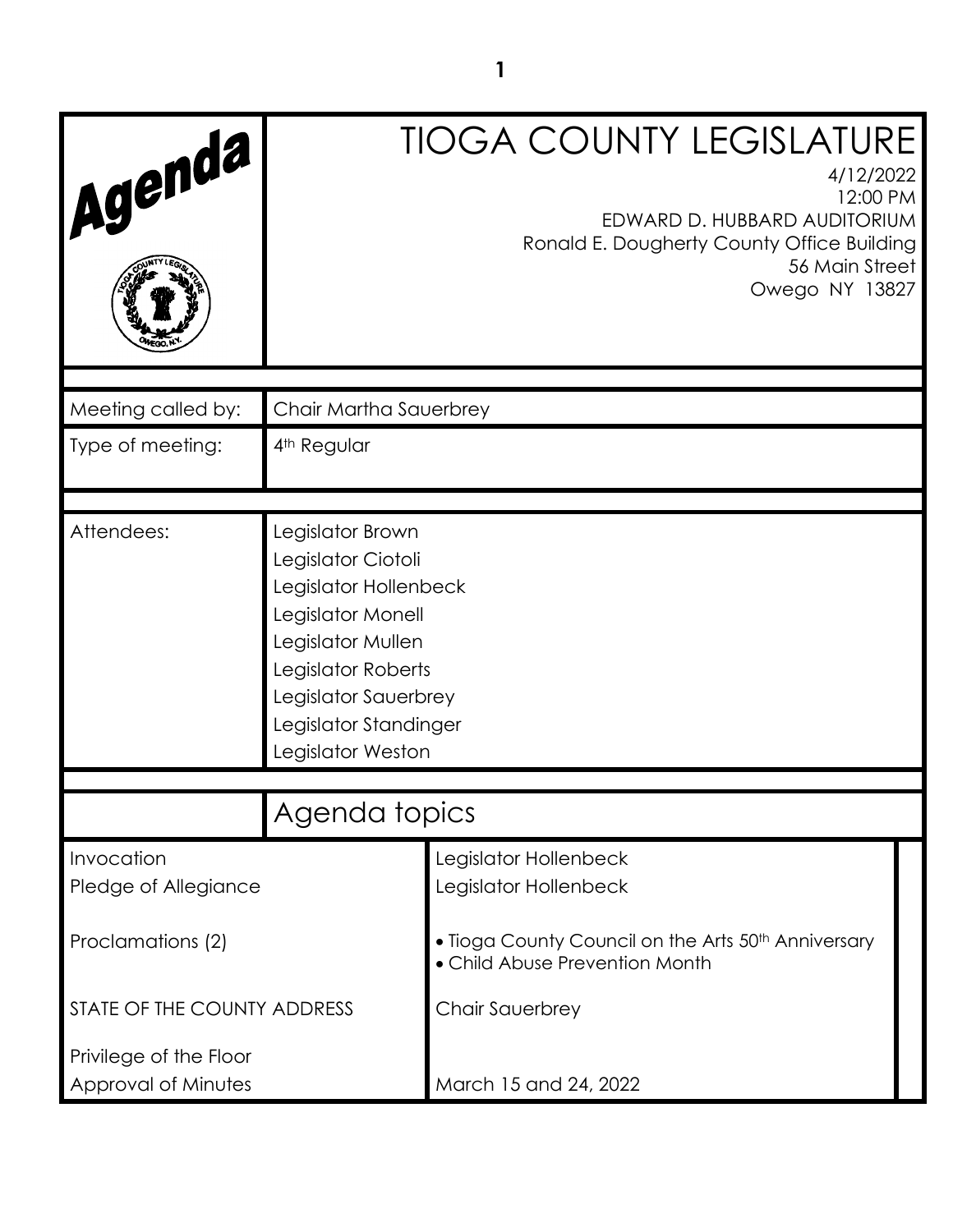| Petitions, Communications & Notices |                                                                                                                                                                |
|-------------------------------------|----------------------------------------------------------------------------------------------------------------------------------------------------------------|
| Appointments/Reappointments         |                                                                                                                                                                |
| <b>Reports Standing Committees</b>  |                                                                                                                                                                |
| <b>RESOLUTIONS:</b>                 | 1. Appoint Member to the Tioga County Board of Health<br>2. Extension of ELC COVID Enhanced Detection Grant -                                                  |
|                                     | <b>Public Health Department</b>                                                                                                                                |
|                                     | 3. Authorize Submission of Appalachian Regional Commission POWER<br><b>Grant Application</b>                                                                   |
|                                     | 4. Authorization to Renew the Agreement with Towns to Accept<br>Household Electronic Waste from Tioga County Residents                                         |
|                                     | 5. Resolution Authorizing and Approving the Acceptance of<br>Administrative Service Funds and Modify the Economic<br>Development Budget                        |
|                                     | 6. Authorize Transfer of Funds for Purchase of an iPad for the Economic<br>Development & Planning Office                                                       |
|                                     | 7. Amending Resolution 102-22 RESOLVED and Apportioning Forfeiture<br>of Crime Proceeds for Drug Enforcement Activities                                        |
|                                     | 8. Appropriation of Funds and Budget Modification - Mental Hygiene                                                                                             |
|                                     | 9. Appropriation of Funds and Amend 2022 Budget - Social Services                                                                                              |
|                                     | 10. Appropriation of Funds and Amend 2022 Budget - Social Services                                                                                             |
|                                     | 11. Appropriation of Funds and Budget Modification - Tioga County<br>Veterans Service Agency                                                                   |
|                                     | 12. Authorize Salary Increase - Department of Social Services                                                                                                  |
|                                     | 13. Authorize Salary Reallocation within CSEA Salary Schedule –<br>Public Health                                                                               |
|                                     | 14. Authorize Creation and Filling of Temporary Position – Acting<br>Director of County Director of Real Property Tax Services -<br>Real Property Tax Services |
|                                     | 15. Authorization to Create and Fill Two (2) Positions: Assistant Fire<br>Coordinator (PT) – Emergency Services                                                |
|                                     | 16. Create and Fill Temporary, Full-time Clerk (Seasonal) Position -<br>Treasurer's Office                                                                     |
|                                     | 17. Create and Fill Temporary Position (Public Works)                                                                                                          |
|                                     | 18. Appointment of Republican Deputy Commissioner of Elections<br><b>Board</b>                                                                                 |
|                                     | 19. Appointment of Part-time Election Worker (Democratic)                                                                                                      |
|                                     | 20. Appointment of Election Clerks PT                                                                                                                          |
|                                     | 21. Authorize Vacation Time Advance for Lisa Baker – Probation Dept.                                                                                           |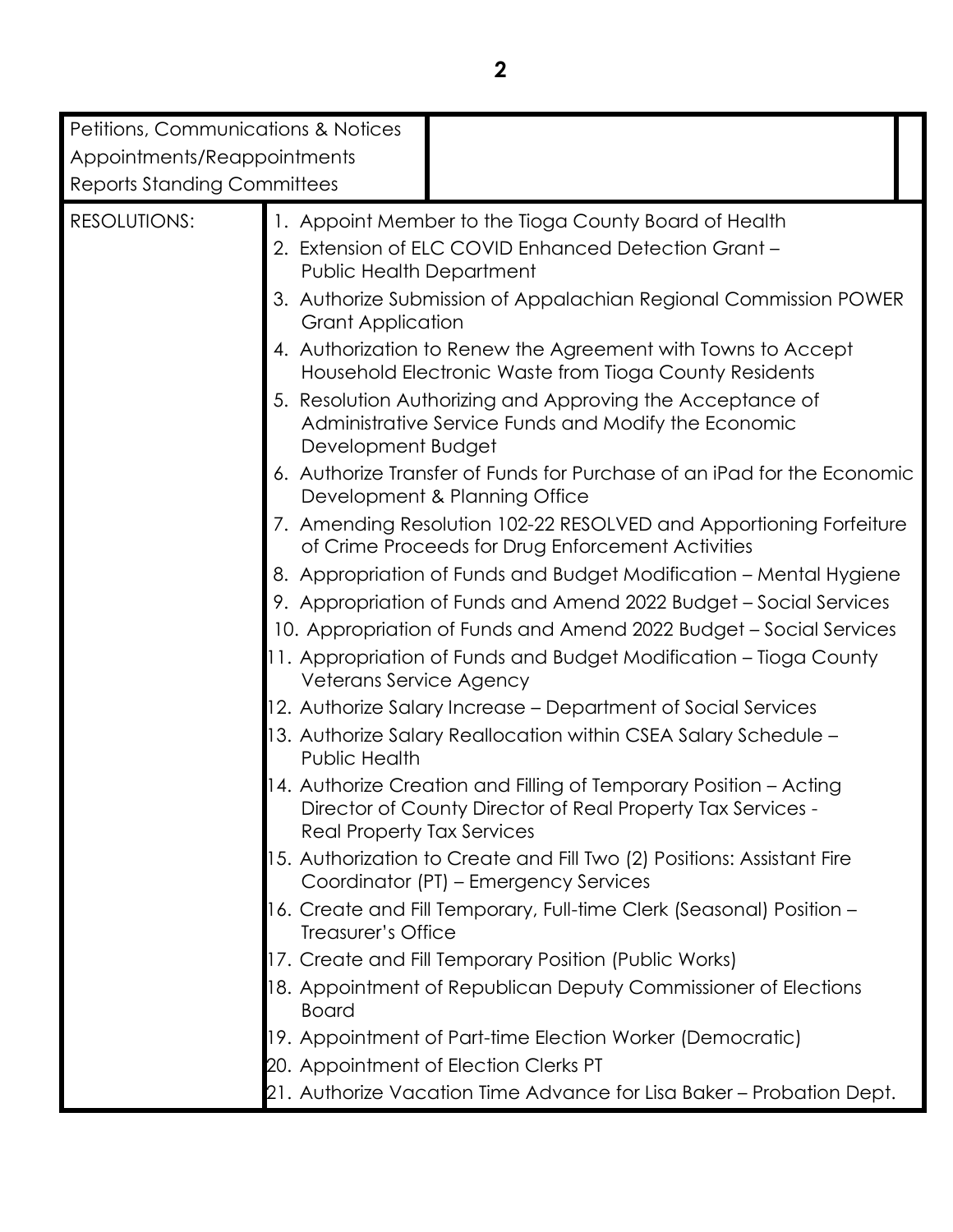#### **COUNTY OF TIOGA EXECUTIVE PROCLAMATION**

WHEREAS: The Tioga County Council on the Arts' vision is to inspire and support a vibrant creative community in and around Tioga County, New York; and

WHEREAS: The Tioga County Council on the Arts and will be presenting several special programs and events in celebration of its 50<sup>th</sup> anniversary of serving Tioga County, NY artists and residents; and

WHEREAS: The Tioga County Council on the Arts provides resources to Tioga County, NY artists; and

WHEREAS: The Tioga County Council on the Arts promotes Tioga County, NY artists and galleries; and

WHEREAS: The Tioga County Council on the Arts operates two galleries for the public exhibition and sales of local artist's work and provides studio space; and

WHEREAS: The Tioga County Council on the Arts presents multiple events annually that bring local art, live music, and literature to the community; and

WHEREAS: The Tioga County Council on the Arts has added a retail shop to their location to enhance the Village of Owego Historic Owego Marketplace Shopping District; and

WHEREAS: The Tioga County Council on the Arts operates Art A La Carte, a program that provides free art supplies to children who attend Summer Meal Sites around the county; and

WHEREAS: The Tioga County Council on the Arts supports county initiatives by collaborating with municipal and nonprofit organizations for the betterment of the community; therefore

THE TIOGA COUNTY LEGISLATURE, County of Tioga, supports the 50<sup>th</sup> Anniversary Celebration of the Tioga County Council on the Arts in the year 2022.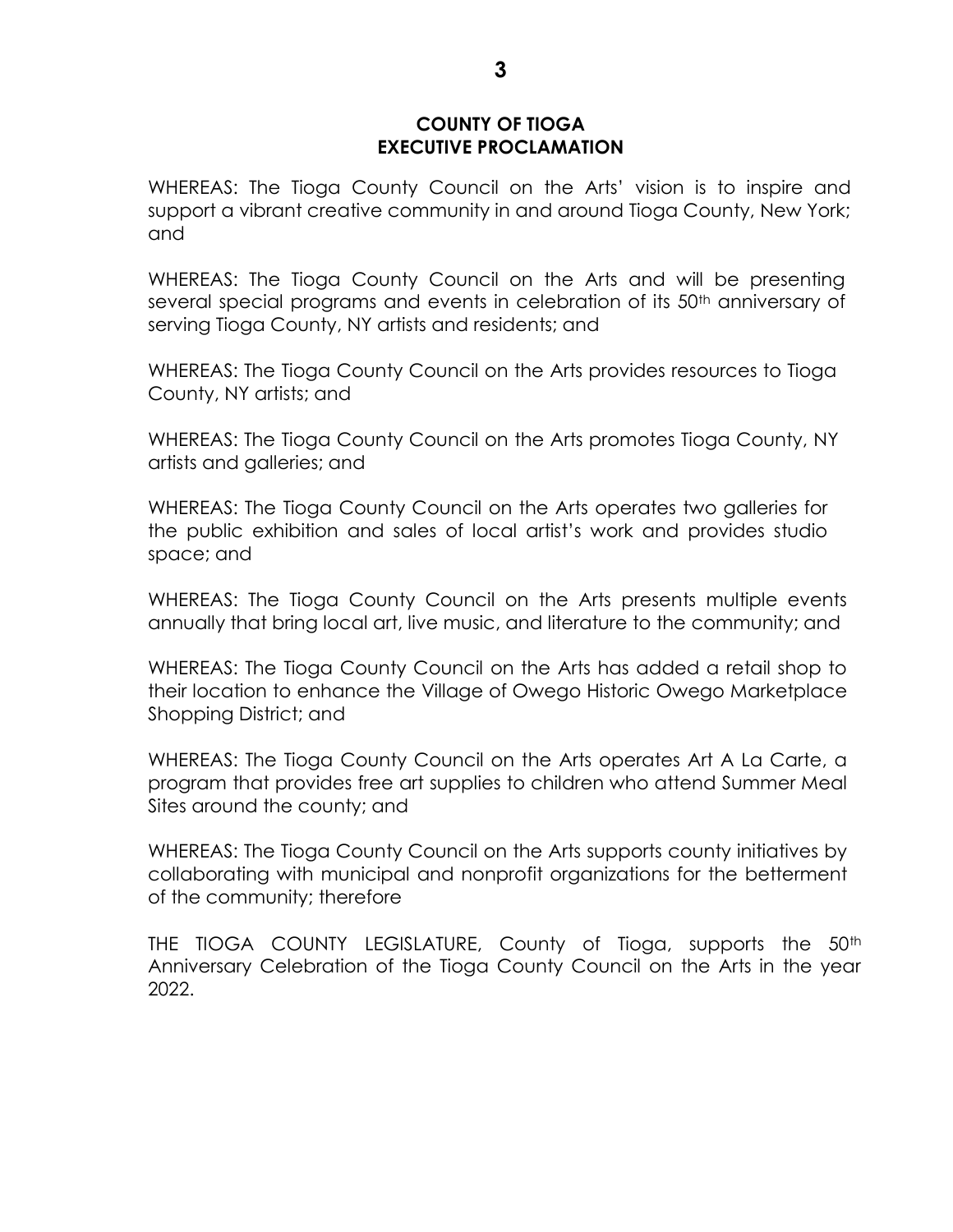### **COUNTY OF TIOGA EXECUTIVE PROCLAMATION**

WHEREAS: The Tioga County Department of Social Services received 1,215 reports of alleged abuse/neglect involving 2,620 children in 2021; and

WHEREAS: Child abuse is a community problem and finding solutions depends on the involvement among people throughout the community; and

WHEREAS: The effects of child abuse are felt by whole communities, and need to be addressed by the entire community; and

WHEREAS: Effective child abuse prevention programs succeed because of partnerships created among social service agencies, schools, religious and civic organizations, law enforcement agencies, and the business community; and

WHEREAS: Programs like Cornell Cooperative Extension, Lourdes PACT, Catholic Charities, Hillside's Regional Permanency Center, and Aspire Hope NY offer support and educational services to families so families can help their child achieve his/her full potential within the community; and

WHEREAS: All citizens should become more aware of the negative effects of child abuse and prevention activities within the community, and become involved in supporting parents and families so that children can live in safe, nurturing homes; now therefore

THE TIOGA COUNTY LEGISLATURE, does hereby proclaim April 2022 as

### **CHILD ABUSE PREVENTION MONTH**

In Tioga County and call upon all citizens, community agencies, religious organizations, medical facilities, and businesses to increase their participation in our efforts to ensure that all children are raised in safe, nurturing families, thereby strengthening the communities in which we live.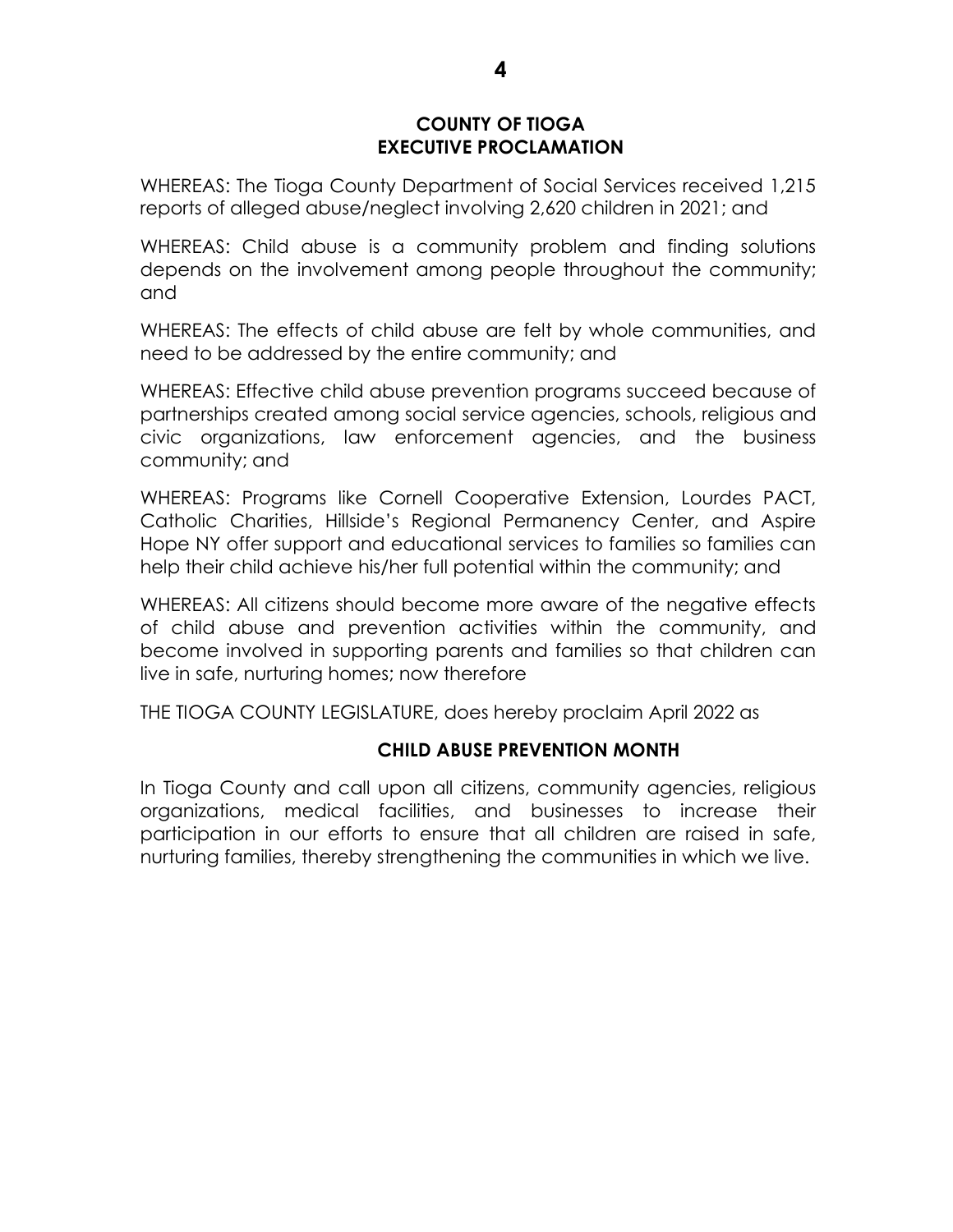RESOLUTION NO. -22 APPOINT MEMBER TO THE TIOGA COUNTY BOARD OF HEALTH

WHEREAS: Section 344 of the Public Health Law requires that members of the Board of Health shall serve six (6) year staggered terms; and

WHEREAS: Erica Haray-Butcher, MS, resigned from the Board of Health 3/17/2022; and

WHEREAS: The appointed term for Erica Haray-Butcher, MS, on the Board of Health expires 12/31/2026; and

WHEREAS: Teresea Leary, FNP, has agreed to fill the unexpired term of Erica Haray-Butcher, MS; therefore be it

RESOLVED: That Teresea Leary, FNP, be appointed to the Board of Health to fill the unexpired term of Erica Haray-Butcher, MS, for a term of 4/12/2022- 12/31/2026.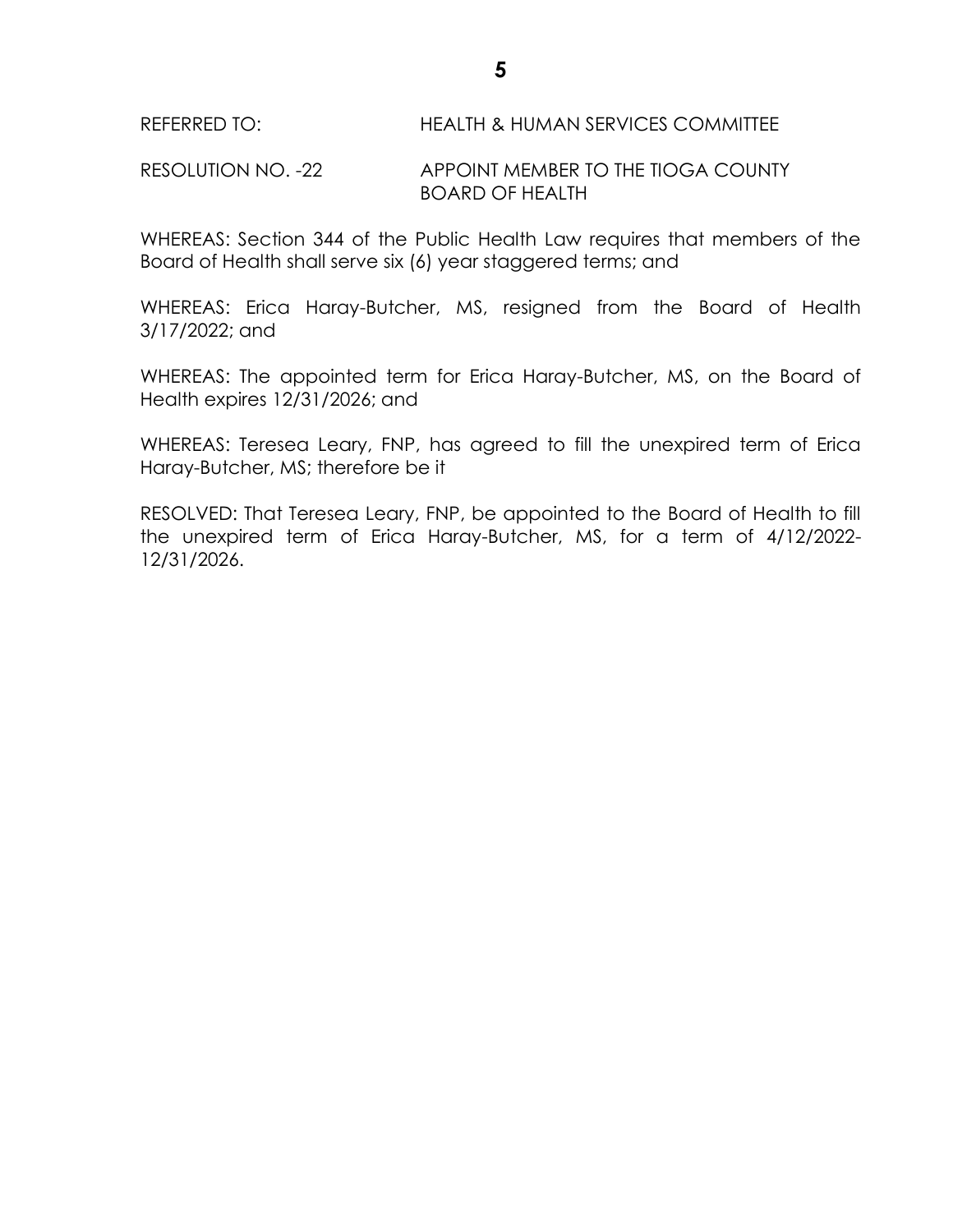REFERRED TO: HEALTH AND HUMAN SERVICES COMMITTEE PERSONNEL COMMITTEE

#### RESOLUTION NO. -22 EXTENSION OF ELC COVID ENHANCED DETECTION GRANT PUBLIC HEALTH DEPARTMENT

WHEREAS: Resolution #246-20 authorized the creation and fill of two (2) temporary, full time Public Health Educators through June 30, 2022 via the Epidemiology and Laboratory Capacity (ELC) Enhanced Detection grant that was appropriated via Resolution #160-20; and

WHEREAS: Tioga County Public Health (TCPH) has received additional funding and extension of the ELC Enhanced Detection grant through March 31, 2023; and

WHEREAS: TCPH continues to have need for the funded Covid-related temporary positions through the extended period; and

WHEREAS: The Public Health Director has determined that having the two (2) temporary, full-time Public Health Educators would help with said duties; therefore be it:

RESOLVED: That the Public Health Department be authorized to extend the two (2) temporary, full-time Public Health Educator positions from June 30, 2022 through March 31, 2023, at an hourly rate of \$21.67.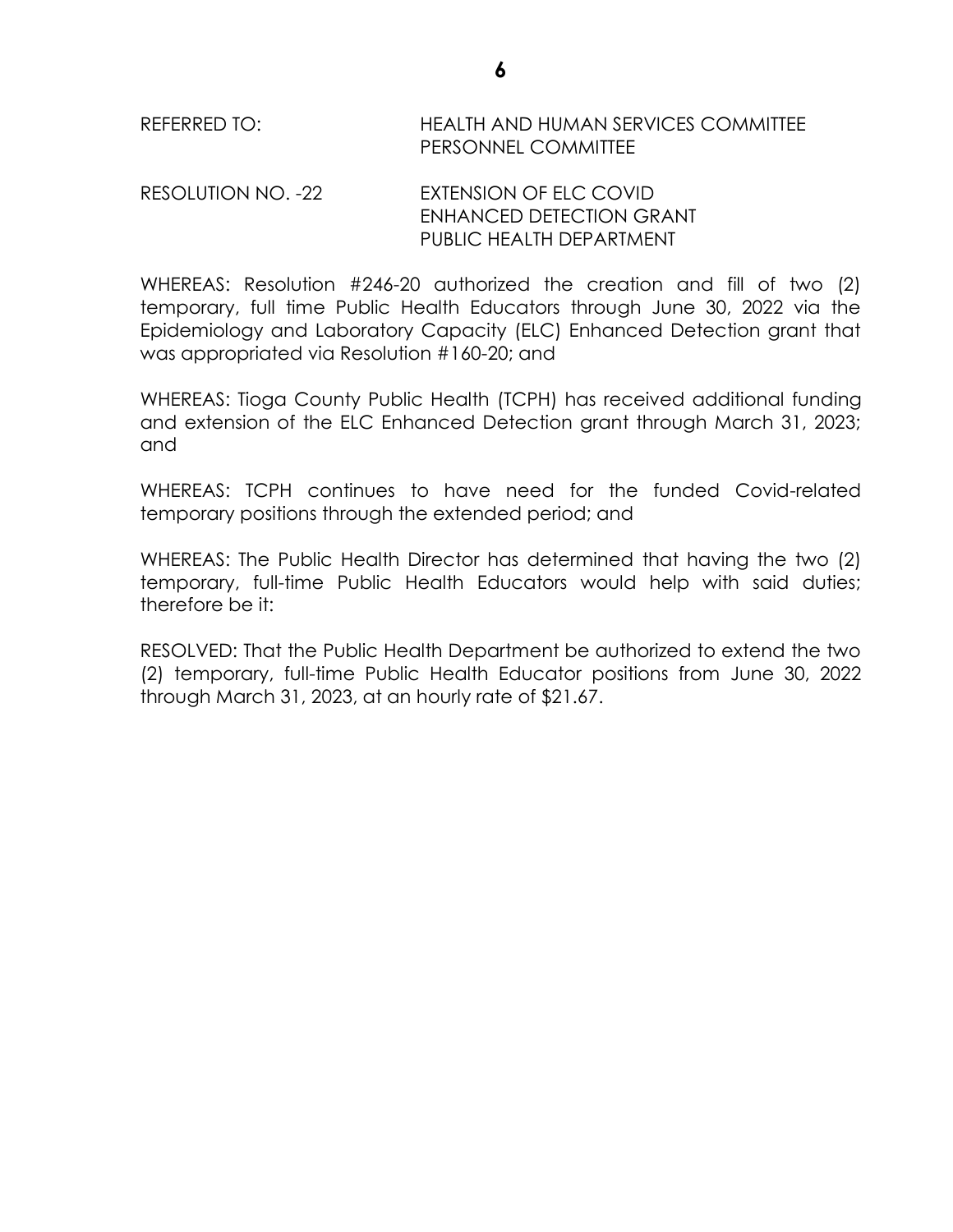### RESOLUTION NO. -22 AUTHORIZE SUBMISSION OF APPALACHIAN REGIONAL COMMISSION POWER GRANT APPLICATION

WHEREAS: Tioga County has an opportunity to apply to the Appalachian Regional Commission's (ARC) Partnerships for Opportunity and Workforce and Economic Revitalization (POWER) Initiative to bring dark fiber to northern Tioga County; and

WHEREAS: Southern Tier Network (STN) has agreed to partner in this project and construct, own, and operate the approximate 20 mile route along the TCIDA railroad from the Village of Owego to Route 79 in Richford; and

WHEREAS: The Tioga County Legislature has allocated \$750,000 to broadband expansion from the ARPA funding, of which there is \$450,000 unallocated; and

WHEREAS: The ARC POWER program requires a 50% match and Tioga County has this \$450,000 available as match for this broadband expansion project; therefore be it

RESOLVED: That the Tioga County Legislature hereby authorizes said grant application to the ARC POWER Initiative, including a \$450,000 match, to expand STN dark fiber from the Village of Owego to Richford in an amount not to exceed \$900,000; and further authorizes the Chair of the County Legislature to sign any and all grant related paperwork upon review of the County Attorney.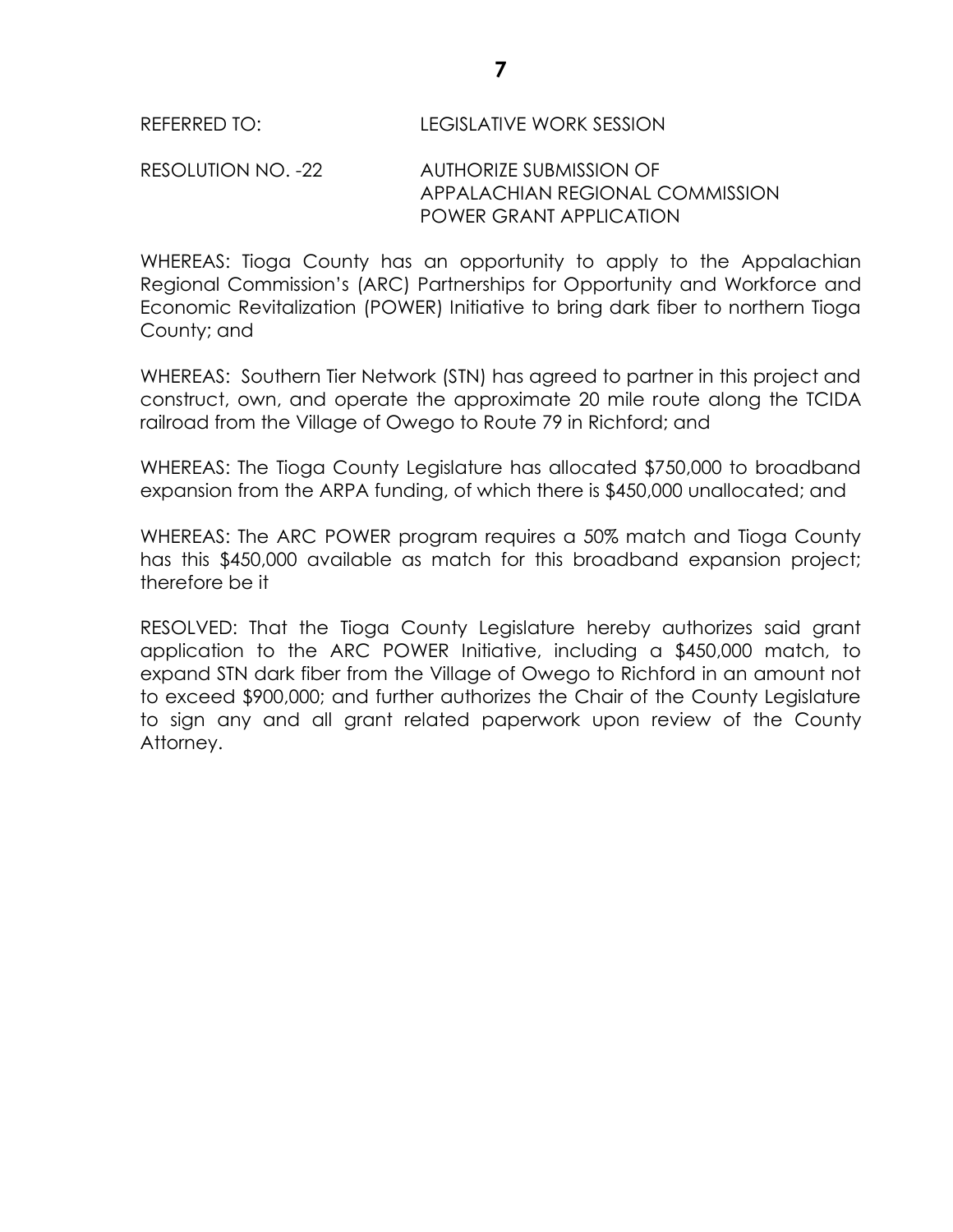RESOLUTION NO. -22 AUTHORIZATION TO RENEW THE AGREEMENT WITH TOWNS TO ACCEPT HOUSEHOLD ELECTRONIC WASTE FROM TIOGA COUNTY RESIDENTS

WHEREAS: In January of 2015, New York State banned consumers from disposing of certain types of electronic waste in landfills, waste-to-energy facilities, in the trash, or at curbside for trash pickup; and

WHEREAS: Due to this ban, Tioga County's only drop off for residents is through the County's Household Hazardous Waste program which is located at the Broome County Landfill; and

WHEREAS: The Department of Solid Waste will pay for the recycling costs for acceptable household electronic waste brought to the Town either during their cleanup event or at an agreed upon permanent drop off location; therefore be it

RESOLVED: That the Tioga County Legislature authorizes and directs the Chair or their designee to enter the said agreement for the year 2022 upon its approval by the County Attorney.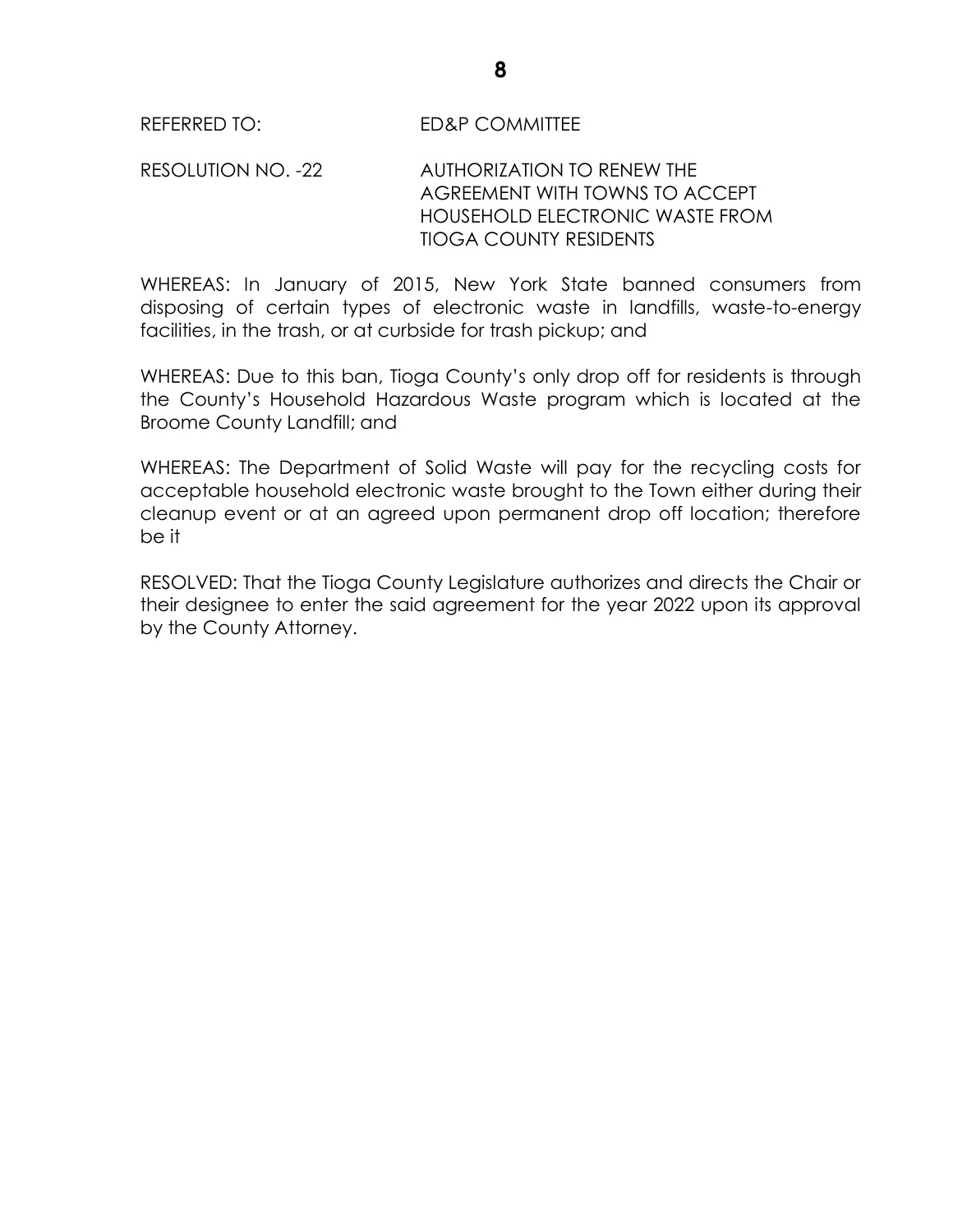# REFERRED: ED&P COMMITTEE FINANCE COMMITTEE

RESOLUTION NO. -22 RESOLUTION AUTHORIZING AND APPROVING THE ACCEPTANCE OF ADMINISTRATIVE SERVICE FUNDS AND MODIFY THE ECONOMIC DEVELOPMENT BUDGET

WHEREAS: Tioga County Economic Development and Planning (TCEDP) was approved by Resolution #231-21 to create the Education Workforce Coordinator position that will be funded by way of grant funds and Resolution #33-22 to authorize the appointment of Sean Lanning to the position of Education Workforce Coordinator; and

WHEREAS: TCEDP is to provide the Education Workforce Coordinator with salary, fringe benefits, administrative services, office space and equipment necessary for the performance of the Workforce Development Program (WDP); and

WHEREAS: The Hooker Foundation (HF) will be providing the funds for this position by way of a grant in the amount of \$100,000 annually over three (3) years to offset all expenses associated with the newly created position and it's program expenses; and

WHEREAS: Salaries have been appropriated in the 2022 budget in the amount of \$47,009.00 the remaining funds will need to be appropriated to the TCEDP budget; and

WHEREAS: The annual amount requested to be paid by the Hooker Foundation for the calendar year 2022 is not to exceed \$100,000.00; and

WHEREAS: Appropriation of funds and budget modifications require Legislative approval; therefore be it RESOLVED: That funding be appropriated as follows:

| To: A6422 422800 Grant-Non State Federal (HF) | \$100,000.00 |
|-----------------------------------------------|--------------|
|                                               |              |

From: A6422 540487 Program Expense (WDP) \$ 52,991.00

And be it further

RESOLVED: That the Tioga County Legislature hereby authorizes and approves the acceptance of up to \$100,000.00 annually from the Hooker Foundation to provide for the cost of salary, fringe benefits, office space and equipment for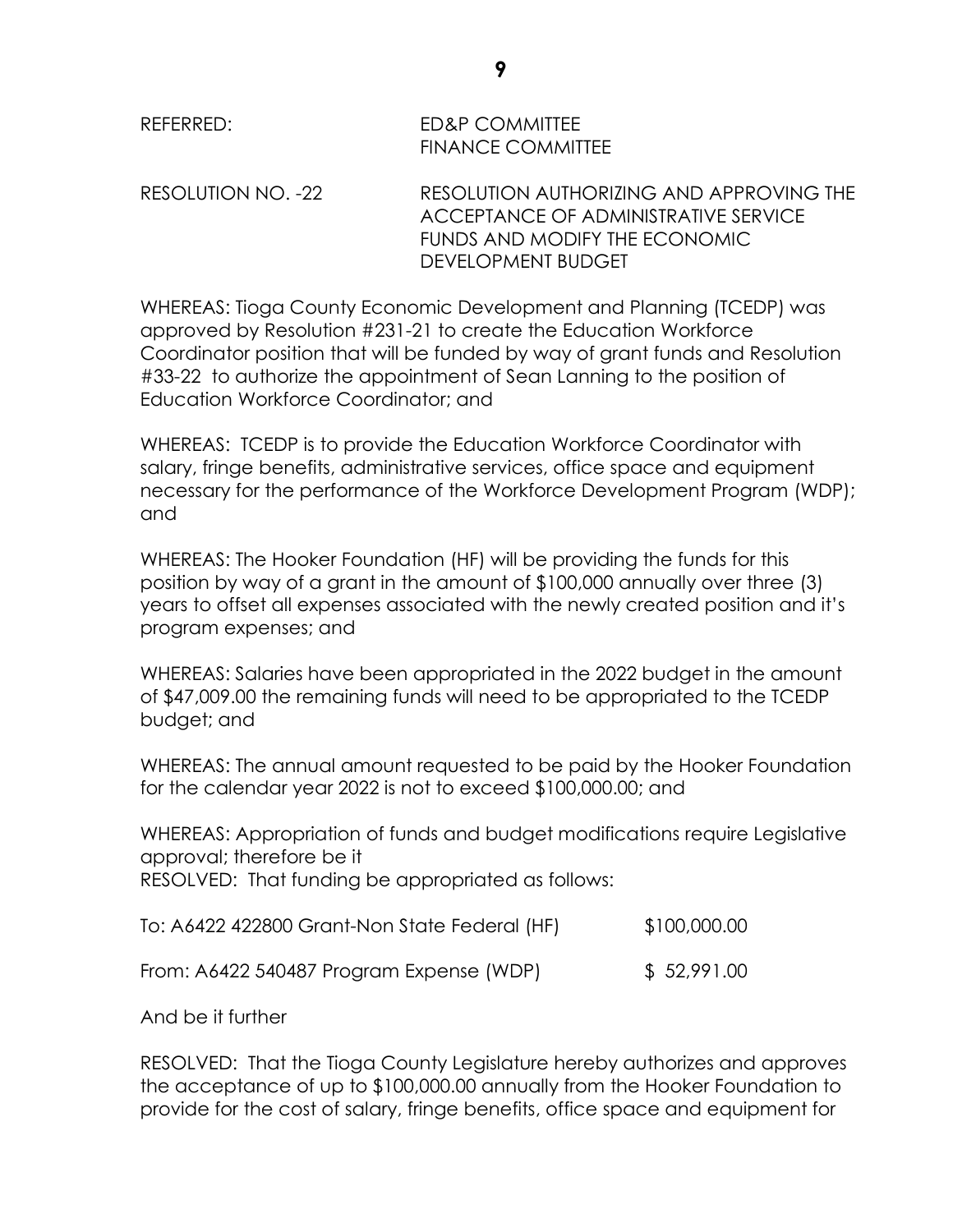the performance of the duties of the Education Workforce Coordinator; and be it further

RESOLVED: That the Chair of the Legislature or duly authorized representative (including County Treasurer and/or Budget Officer), is hereby authorized to make any transfers of funds required within the Economic Development budget.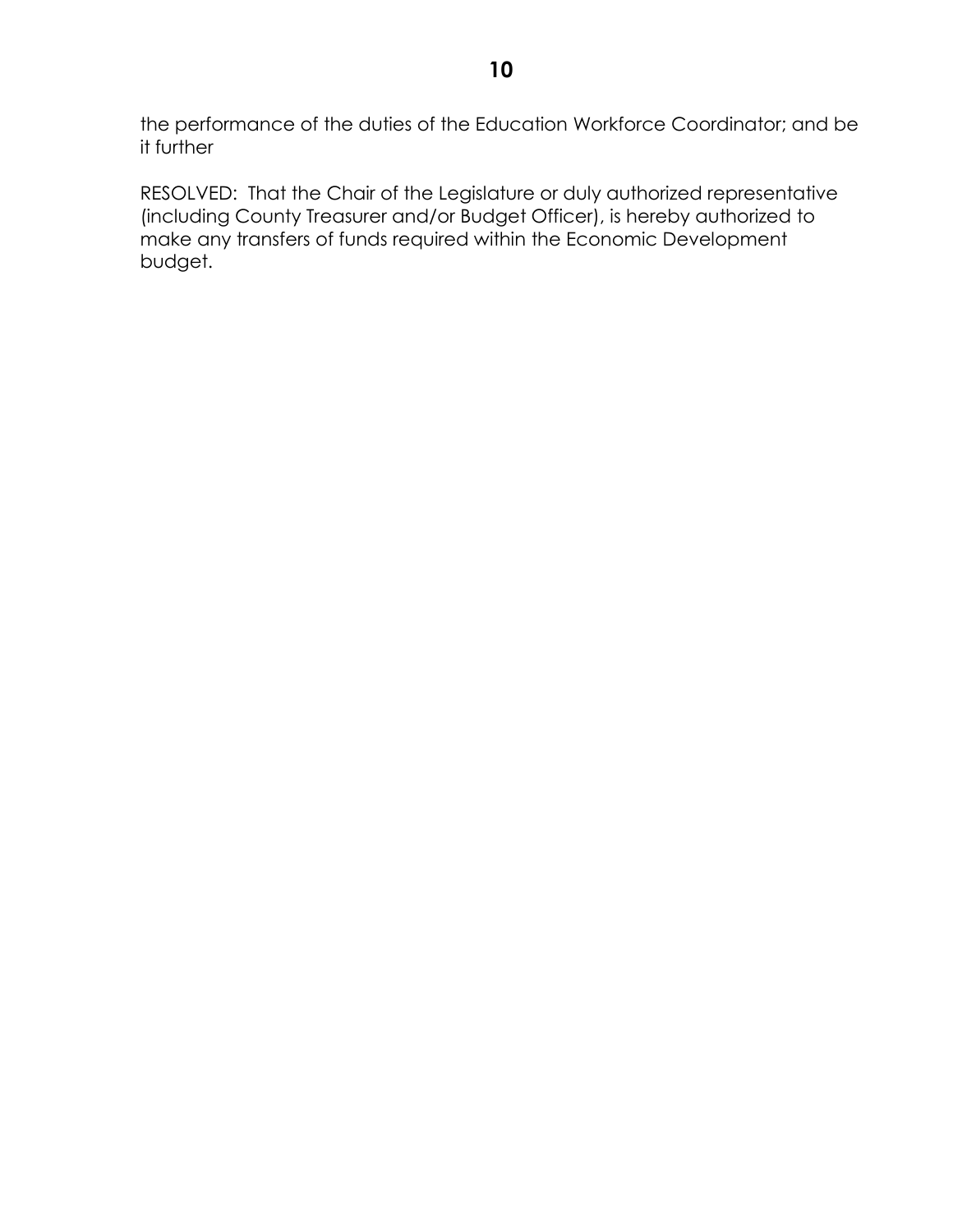REFERRED TO: ED&P COMMITTEE FINANCE COMMITTEE

RESOLUTION NO. -22 AUTHORIZE TRANSFER OF FUNDS FOR PURCHASE OF AN IPAD FOR THE ECONOMIC DEVELOPMENT & PLANNING OFFICE

WHEREAS: The Economic Development & Planning Department has a need for an iPad; and

WHEREAS: The Economic Development & Planning Department would like to purchase an iPad and has acquired 3 quotes from the ITCS Department; and

WHEREAS: The Economic Development computer expense account, A6422- 520090 has no funds available; and

WHEREAS: The Amending of Budget and Transfer of Funds from a contractual line to an equipment line requires Legislative approval; therefore be it

RESOLVED: That the Director of Economic Development & Planning be authorized to purchase the iPad and complete the following budget transfer as follows:

|  | From: A6422 - 540733 Training | \$998.98 |
|--|-------------------------------|----------|
|  |                               |          |

| To: | A6422 - 520090 Computer | \$998.98 |
|-----|-------------------------|----------|
|-----|-------------------------|----------|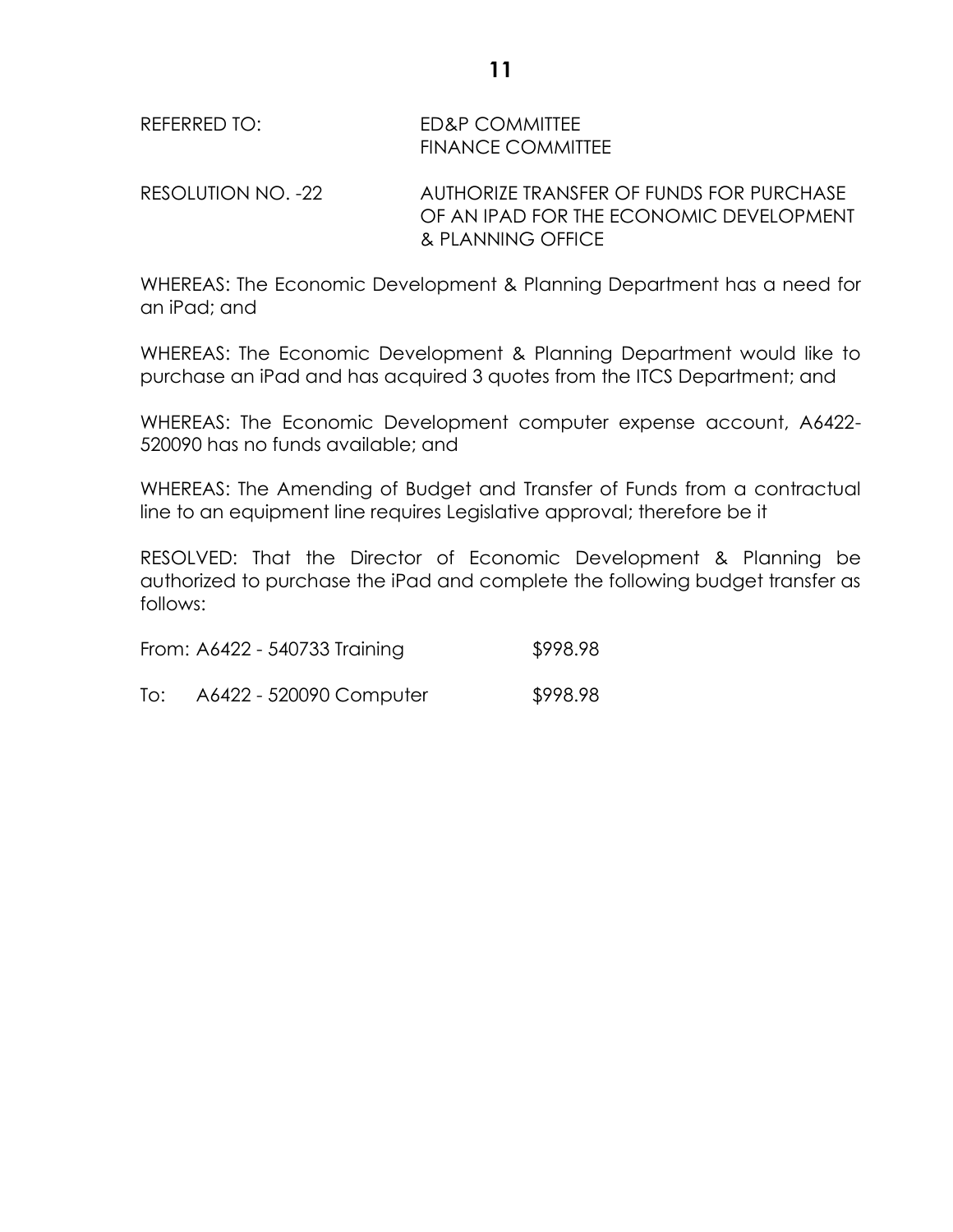| REFERRED TO: | <b>FINANCE/LEGAL COMMITTEE</b> |
|--------------|--------------------------------|
|              | <b>PUBLIC SAFETY COMMITTEE</b> |

RESOLUTION NO. -22 AMENDING RESOLUTION 102-22 RESOLVED AND APPORTIONING FORFEITURE OF CRIME PROCEEDS FOR DRUG ENFORCEMENT ACTIVITIES

WHEREAS: Resolution 102-22 needs to be amended to correct the reserve account numbers in the RESOLVED, which incorrectly read from A388901 Forfeiture of Crime Proceeds and A388905 Forfeiture of Crime Proceeds Restricted; and

WHEREAS: Resolution 239-20 established a system for the disposal of property, the order of priority of disbursements and the restrictions on the use of both preconviction and post-conviction forfeitures of crime proceeds; and

WHEREAS: Tioga County has received \$1,000.00 from the Dustin Dunbar drug forfeiture case; and

WHEREAS: It is agreed the funds shall be divided between the agencies involved in the investigation in accordance with Section 1349 of the Civil Practice Laws and Rules; and

WHEREAS: Distribution details are as follows:

| Tioga County District Attorney's Office (15%)                                            | \$150.00             |
|------------------------------------------------------------------------------------------|----------------------|
| Tioga County Sheriff's Department (5%)                                                   | \$50.00              |
| NYS Office of Alcoholism and Substance Abuse Services (OASAS) \$320.00                   |                      |
| Tioga County Sheriff's Department (75%)<br>Tioga County District Attorney's Office (25%) | \$360.00<br>\$120.00 |
|                                                                                          | \$1,000.00           |

And;

WHEREAS: Appropriation of funds and budget modifications requires Legislative approval; therefore be it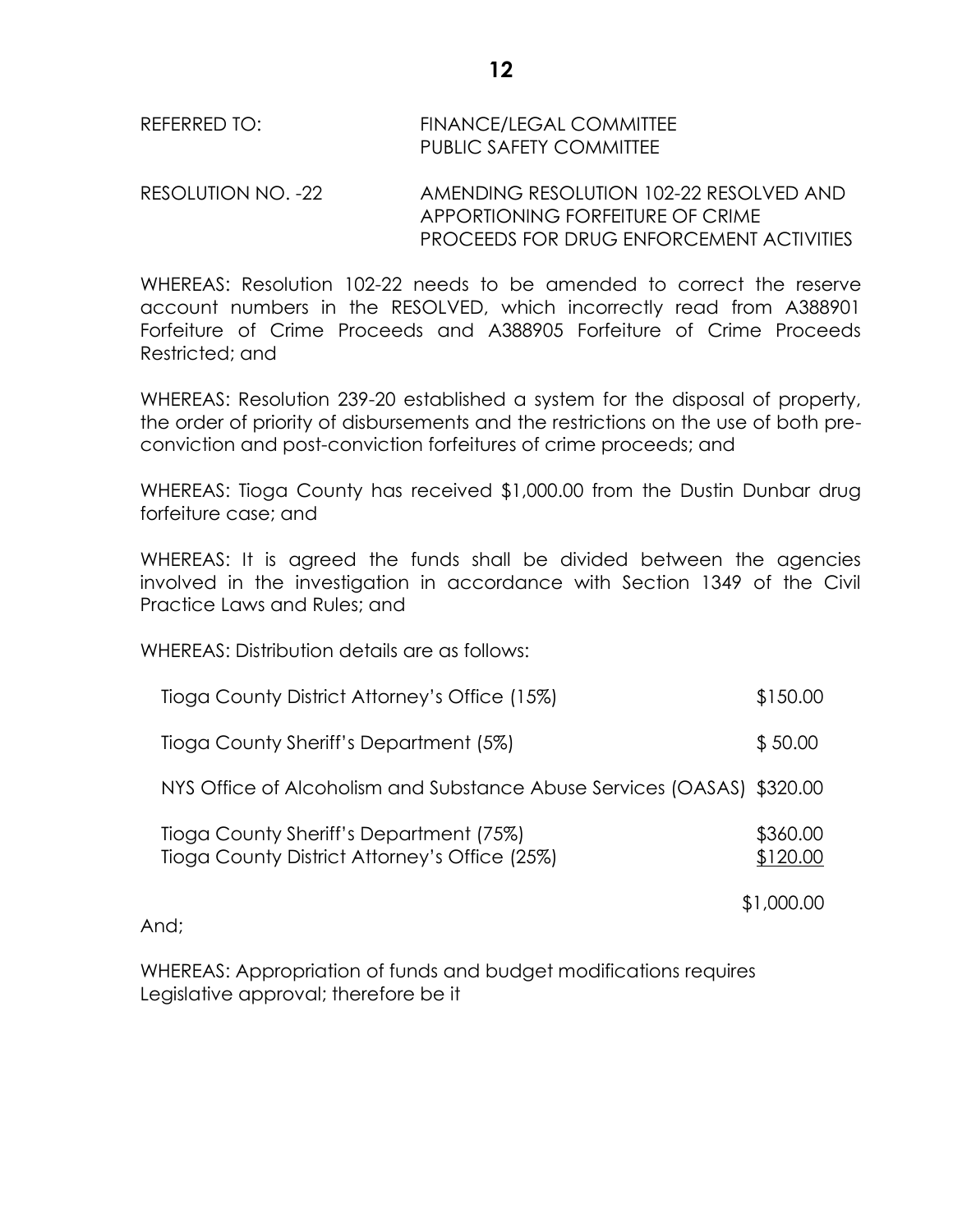RESOLVED: That the account numbers in resolution 102-22 be amended as follows:

| FROM: A388905 | Forfeiture of Crime Proceeds            | \$18,095.19 |
|---------------|-----------------------------------------|-------------|
| A388901       | Forfeiture of Crime Proceeds Restricted | \$680.57    |

And be it further

RESOLVED: That funding be appropriated as follows:

| FROM: | A1165-426250                 | Forfeiture of Crime Proceeds                                    | \$150.00                |
|-------|------------------------------|-----------------------------------------------------------------|-------------------------|
|       | A1165-426260                 | Forfeiture of Crime Proceeds Restricted                         | \$440.00                |
|       | A3110-426250                 | Forfeiture of Crime Proceeds                                    | \$50.00                 |
|       | A3110-426260                 | Forfeiture of Crime Proceeds Restricted                         | \$360.00                |
| TO:   | A1165-540335                 | Asset Forfeiture Expense                                        | \$150.00                |
|       | A1165-540336                 | Asset Forfeiture Expense-Restricted                             | \$440.00                |
|       | A3110-540335<br>A3110-540336 | Asset Forfeiture Expense<br>Asset Forfeiture Expense-Restricted | 50.00<br>æ.<br>\$360.00 |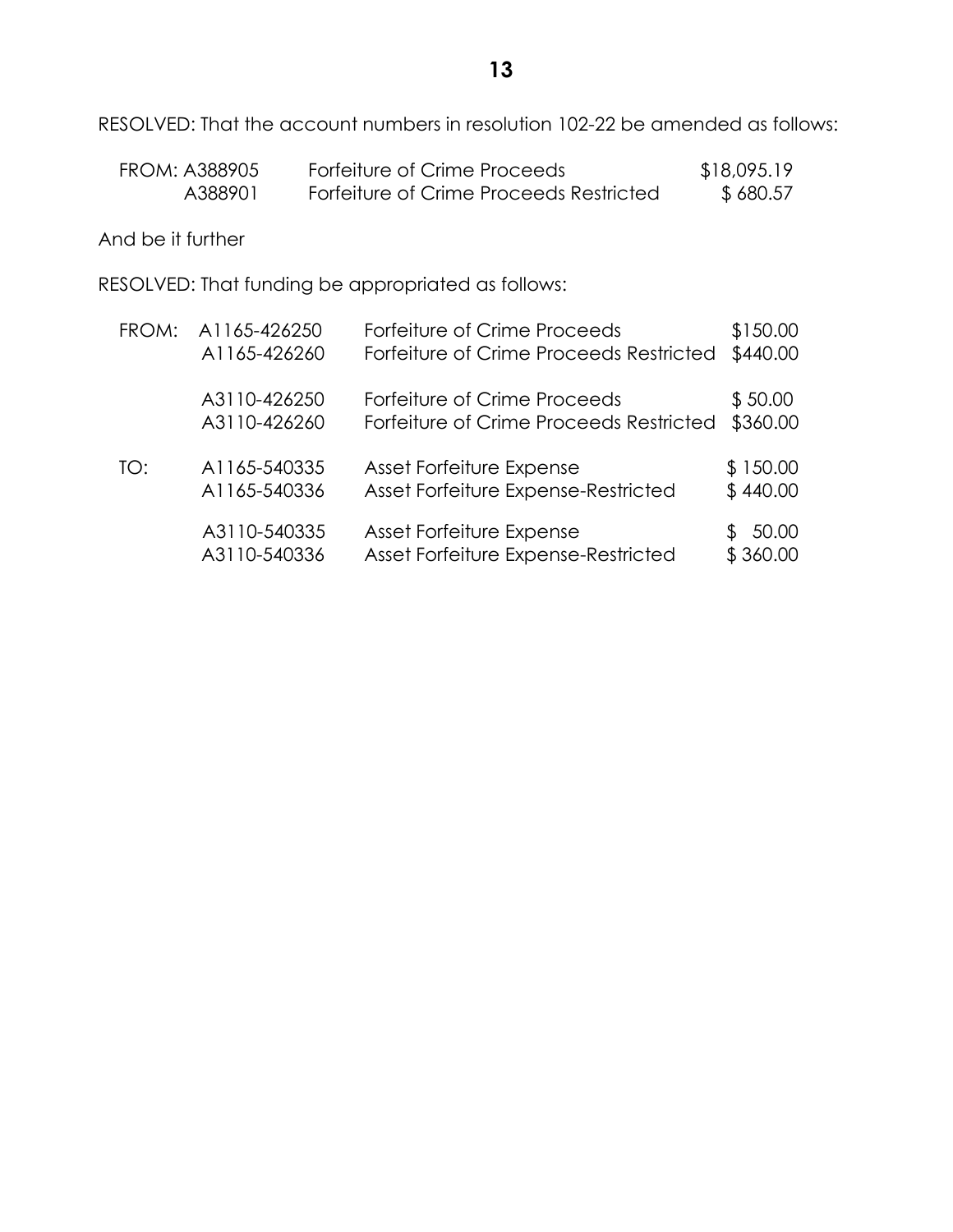| REFERRED TO:       | <b>HEALTH &amp; HUMAN SERVICES COMMITTEE</b><br>ADMINISTRATIVE SERVICES COMMITTEE<br><b>FINANCE COMMITTEE</b> |
|--------------------|---------------------------------------------------------------------------------------------------------------|
| DECOIIITION NLO 22 | ADDDODDIATIONI OE EIINING ANIN                                                                                |

RESOLUTION NO. -22 APPROPRIATION OF FUNDS AND BUDGET MODIFICATION MENTAL HYGIENE

WHEREAS: Tioga County Mental Hygiene (TCMH) has been allocated pass through state aid funding for The Dwyer Program; funding is to provide services including non-clinical interventions, outreach, suicide prevention, and peer-topeer counseling for Veterans suffering from PTSD, Traumatic Brain Injury and any Veteran looking to reintegrate into civilian society. The Dwyer Program is available to all Veterans, members of the Armed Forces, National Guard, Army Reserve, and their families; and

WHEREAS: TCMH intends to contract with Tioga County Veterans' Service Agency (TCVSA), to provide these services to Tioga County residents; and

WHEREAS: TCMH and TCVSA will incur no local share increase, yet this will require an appropriation of funds into the proper account codes; and

WHEREAS: Appropriation of funds and Budget modifications require Legislative approval; therefore be it

RESOLVED: That funding be appropriated as follows:

| From: | A4310-434900 State Aid-Mental Health            | \$100,000.00 |
|-------|-------------------------------------------------|--------------|
| To:   | A4320-540590 Services Rendered                  | \$100,000.00 |
| From: | A6510-427700-DP22 Other Unclassified Revenue DP | \$100,000.00 |
| To:   | A6510-540487-DP22 Program Expense DP            | \$100,000.00 |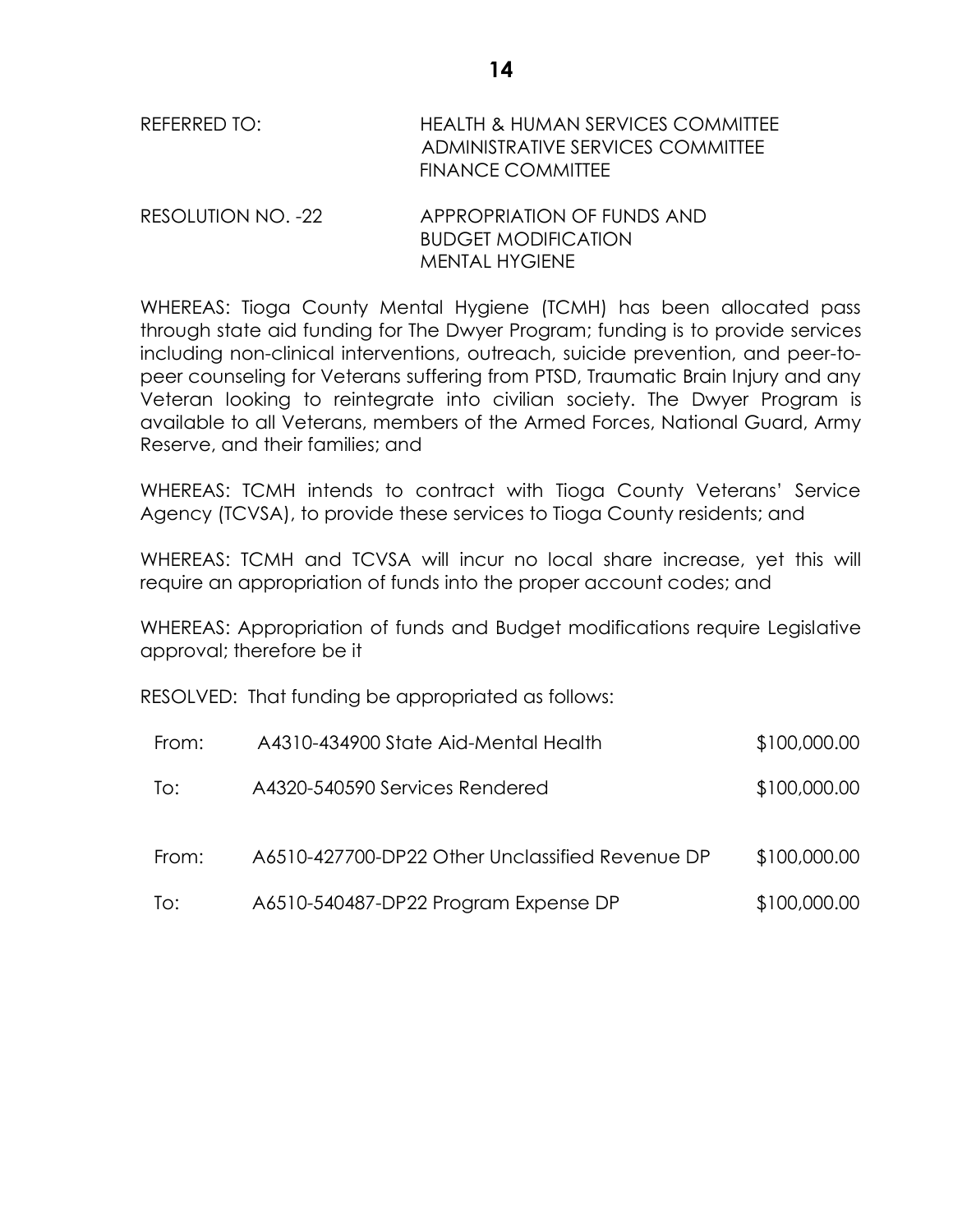| REFERRED TO: | <b>HEALTH &amp; HUMAN SERVICES COMMITTEE</b> |
|--------------|----------------------------------------------|
|              | <b>FINANCE COMMITTEE</b>                     |

RESOLUTION NO. -22 APPROPRIATION OF FUNDS AND AMEND 2022 BUDGET SOCIAL SERVICES

WHEREAS: Tioga County Department of Social Services has received funding through the American Rescue Plan Act of 2021: Grants To Enhance Adult Protective Services administered by the Administration of Community Living (ACL); and

WHEREAS: Appropriation of funds and budget modification requires Legislative approval; therefore be it

RESOLVED: That funding be appropriated as follows:

|     | From: A6010.446100 Federal Aid: Administration | \$12,080 |
|-----|------------------------------------------------|----------|
| To: | A6010.540487 Program Expense                   | \$12,080 |

And be it further

RESOLVED: Available funds on 12/31/22 of the original \$12,080 will be carried forward into the New Year.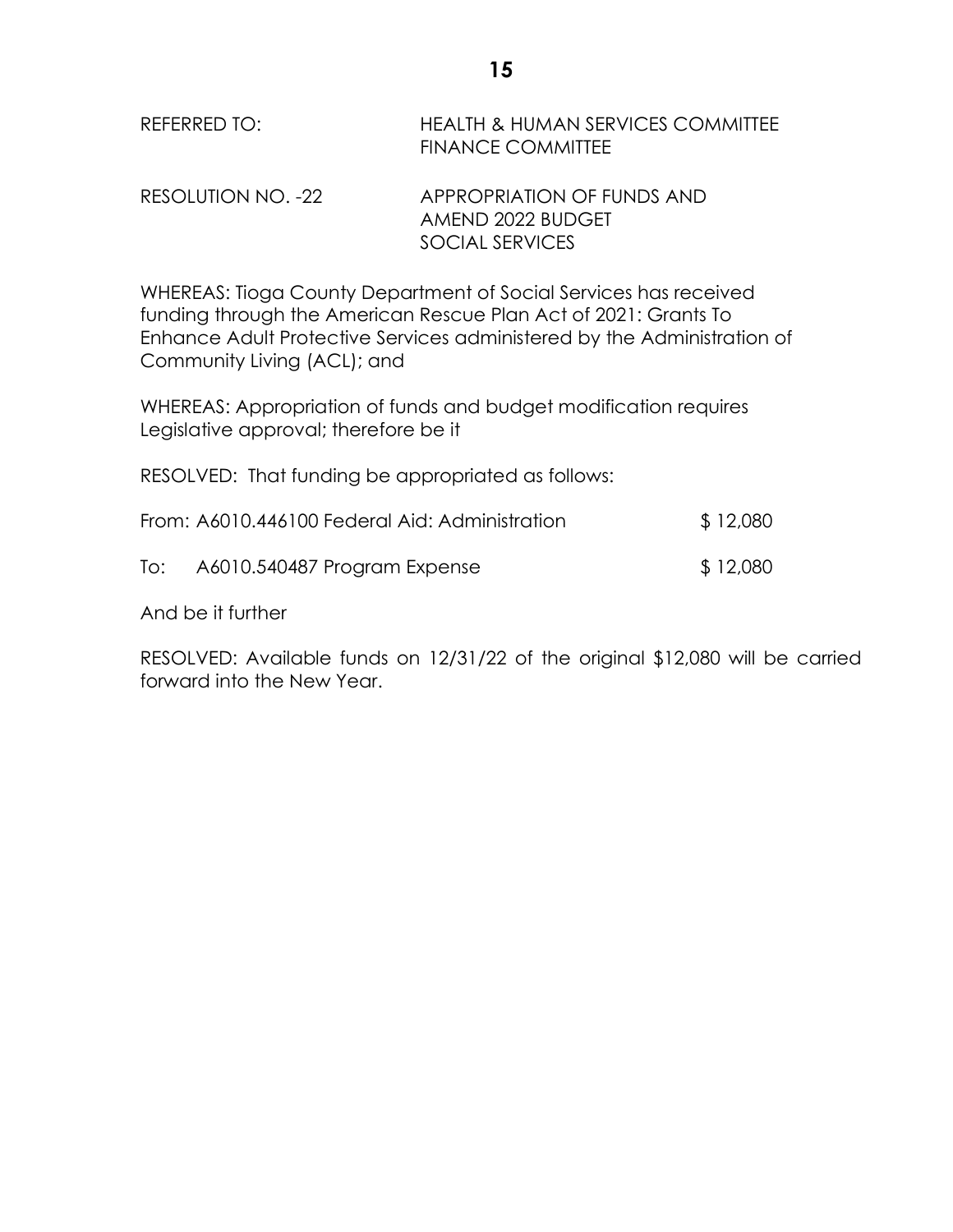| REFERRED TO: | <b>HEALTH &amp; HUMAN SERVICES COMMITTEE</b> |
|--------------|----------------------------------------------|
|              | <b>FINANCE COMMITTEE</b>                     |

RESOLUTION NO. -22 APPROPRIATION OF FUNDS AND AMEND 2022 BUDGET SOCIAL SERVICES

WHEREAS: Tioga County Department of Social Services has received a grant through the Regional Youth Justice Team in the amount of \$10,000 to decrease youth's progression in the Juvenile Justice System; and

WHEREAS: Appropriation of funds and budget modification requires Legislative approval; therefore be it

RESOLVED: That funding be appropriated as follows:

|     | From: A6010.436100 State Aid: Administration | \$10,000 |
|-----|----------------------------------------------|----------|
| To: | A6010.540487 Program Expense                 | \$10,000 |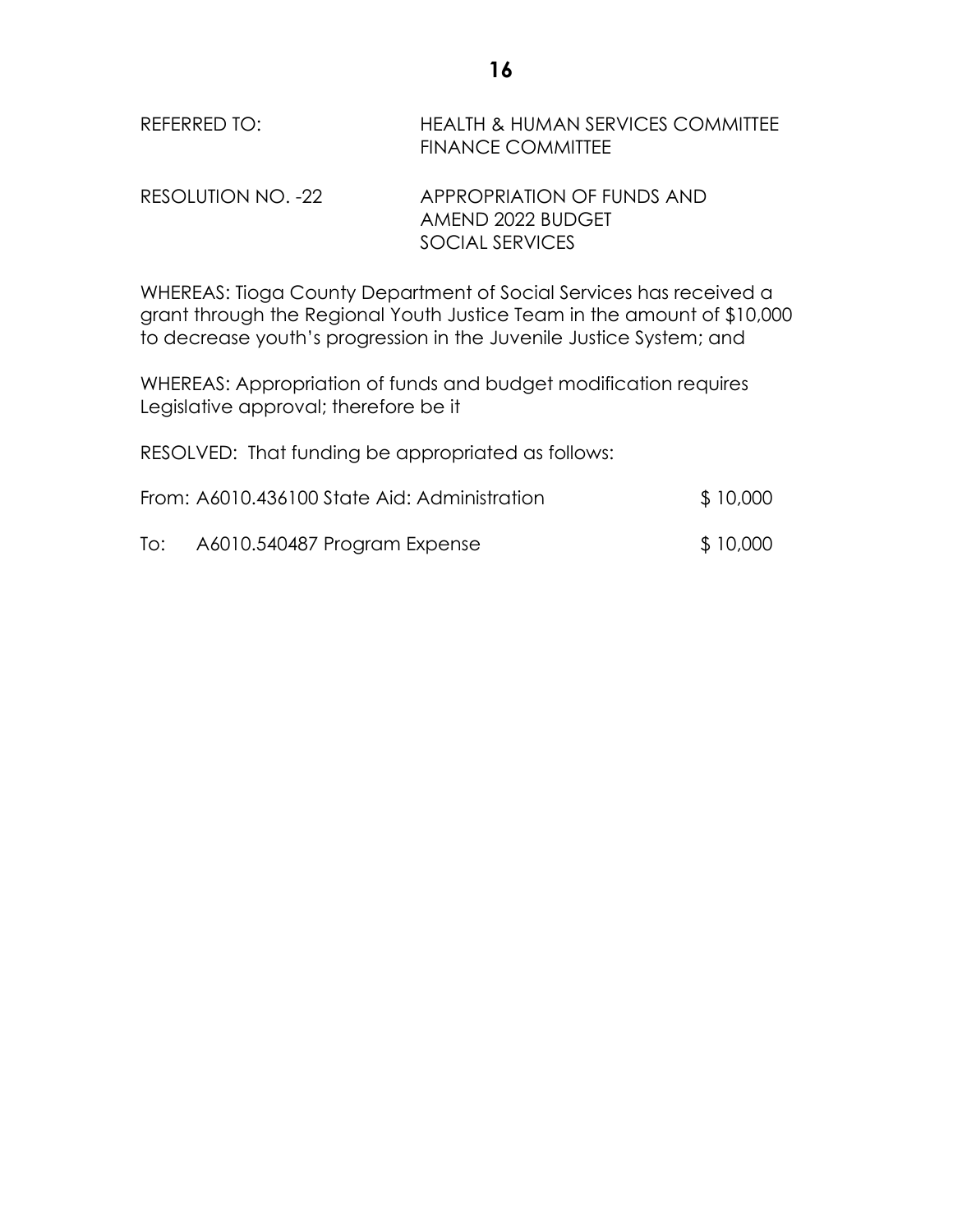| REFERRED TO: | ADMINISTRATIVE SERVICES COMMITTEE |
|--------------|-----------------------------------|
|              | <b>FINANCE COMMITTEE</b>          |
|              |                                   |

RESOLUTION NO. -22 APPROPRIATION OF FUNDS AND BUDGET MODIFICATION TIOGA COUNTY VETERANS' SERVICE AGENCY

WHEREAS: Tioga County Veterans' Service Agency (TCVSA) applied for a New York State Office of Mental Health's Suicide Prevention Center two-year "CARES UP" grant to set-up and implement a model national program called the Expiration Term of Service – Sponsorship Program (ETS-SP) in collaboration with the counties of Cayuga, Chemung, Cortland, Schuyler and Tompkins Counties; and

WHEREAS: TCVSA was notified that it had received the two-year grant in a total of \$70,000 (\$40,000 year one, \$30,000 year two) to implement the ETS-SP community based program throughout the six counties in order to assist transitioning service members and veterans (TSMs/Vs) as they shift from military to civilian life; and

WHEREAS: TCVSA will incur no local share increase, yet this will require an appropriation of funds into the proper account codes; and

WHEREAS: Appropriation of funds and Budget modifications require Legislative approval; therefore be it

RESOLVED: That funding be appropriated as follows:

|  | From: A6510-437100-ETSSP State Aid-Veterans Services | \$70,000.00 |
|--|------------------------------------------------------|-------------|
|  |                                                      |             |

To: A6510-540487-ETSSP Program Expense ETSSP \$70,000.00

And be it further

RESOLVED: Available funds on 12/31/2022 of the original \$70,000 will be carried forward into the New Year.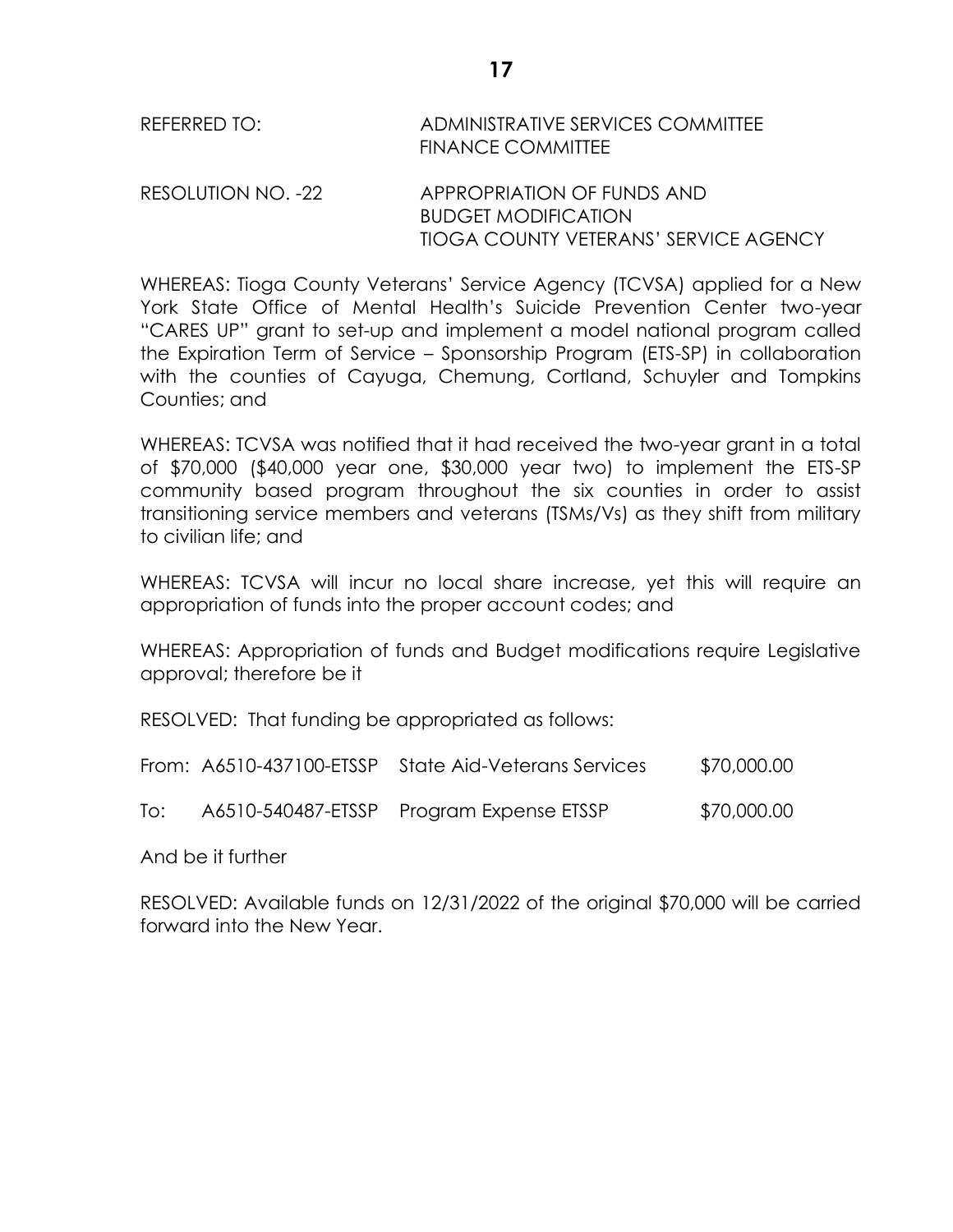# REFERRED TO: HEALTH & HUMAN SERVICES COMMITTEE PERSONNEL COMMITTEE

RESOLUTION NO. -22 AUTHORIZE SALARY INCREASE DEPARTMENT OF SOCIAL SERVICES

WHEREAS: Legislative approval is required for salary increases within Tioga County; and

WHEREAS: The Commissioner of Social Services requested the Personnel Department review the salary of the Director of Social Services, in comparison to other salaries of Management/Confidential employees in Tioga County; and

WHEREAS: The Personnel Officer conducted the review and determined that an increase was warranted based on factors including job duties, level of responsibility, tenure, and performance evaluation results; and

WHEREAS: The appropriate annual increase for the incumbent is determined to be \$8,000; therefore be it

RESOLVED: That Elizabeth Myers', Director of Social Services, 2022 annual salary be increased from \$72,066 to \$80,066 retroactive to March 10, 2022, the date the request for review was received by Personnel.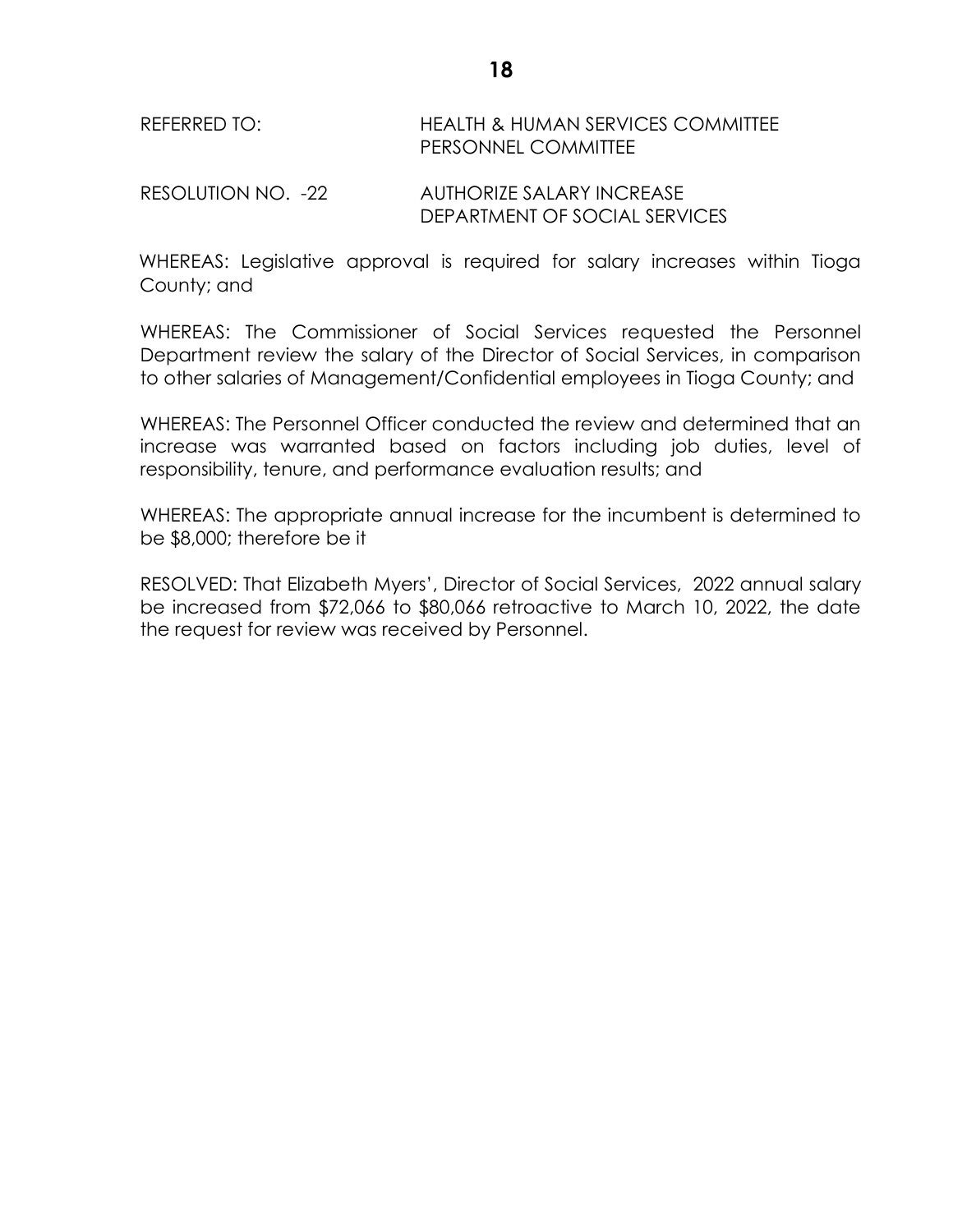| REFERRED TO:       | <b>HEALTH &amp; HUMAN SERVICES COMMITTEE</b><br>PERSONNEL COMMITTEE |
|--------------------|---------------------------------------------------------------------|
| RESOLUTION NO. -22 | AUTHORIZE SALARY REALLOCATION WITHIN<br>CSEA SALARY SCHEDULE        |
|                    | PUBLIC HEALTH                                                       |

WHEREAS: Legislative approval is required for a title's salary reallocation; and

WHEREAS: On February 25, 2022, the Personnel Department received position description questionnaire from Kim Thomas, Dental Hygienist (CSEA SG VIII, \$40,114-\$41,114); and

WHEREAS: A desk audit occurred and involved the review of work tasks performed by the employee as well as current salary allocation; and

WHEREAS: The Personnel Officer has made a determination that due to the specific college degree and licensing requirements of the minimum qualifications there is justification to request a salary reallocation of the Dental Hygienist title within the CSEA Salary Schedule; therefore be it

RESOLVED: That the title of Dental Hygienist shall be reallocated from CSEA Salary Grade VIII to CSEA Salary Grade IX (\$42,329-\$43,329) effective retroactive to February 25, 2022; and be it further

RESOLVED: That the 2022 annual salary of Ms. Thomas increase by \$2,215 to \$42,829 retroactive to February 25, 2022.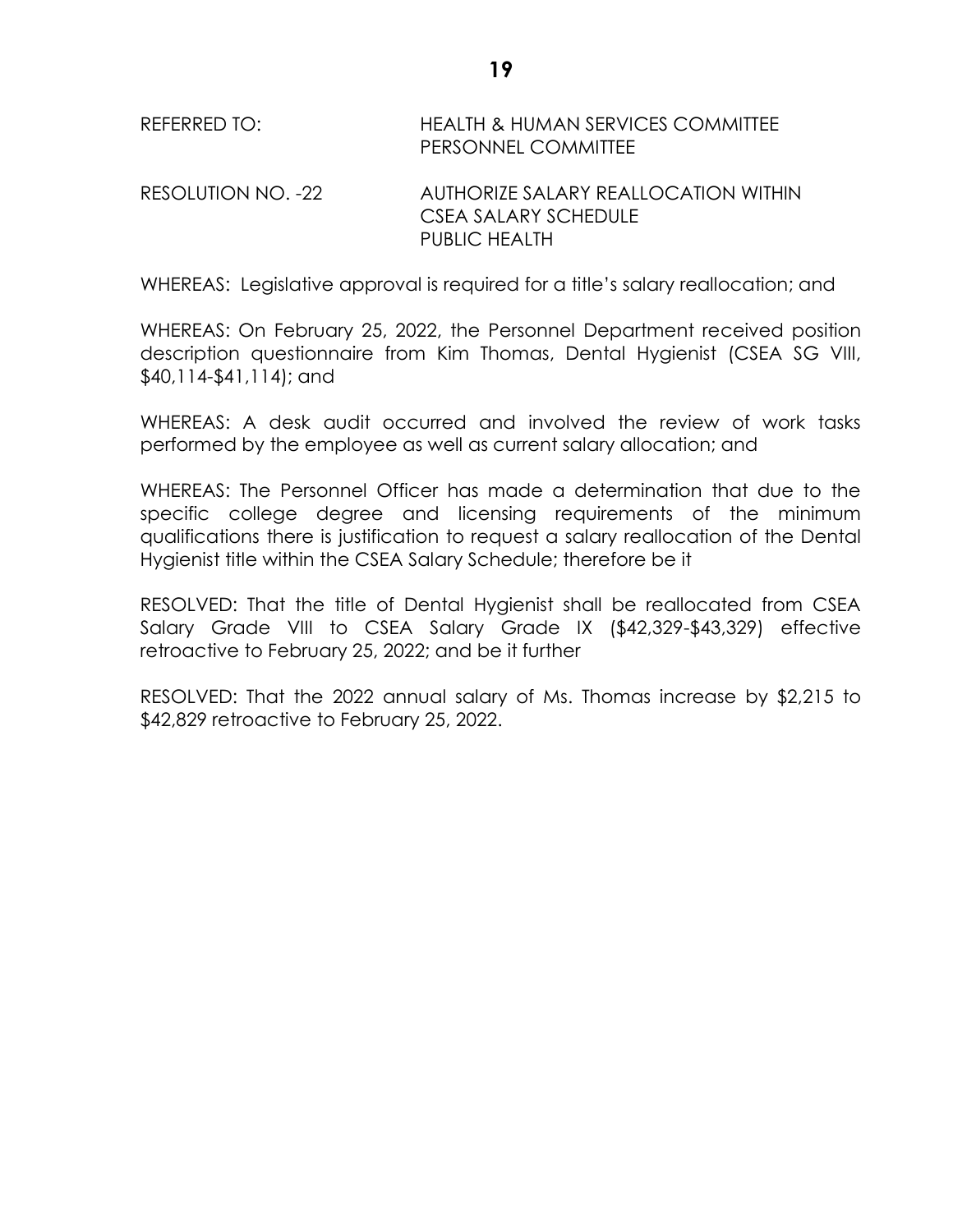| REFERRED TO: | ADMINISTRATIVE SERVICES COMMITTEE |
|--------------|-----------------------------------|
|              | PERSONNEL COMMITTEE               |

RESOLUTION NO. -22 AUTHORIZE CREATION AND FILLING OF TEMPORARY POSITION – ACTING DIRECTOR OF COUNTY DIRECTOR OF REAL PROPERTY TAX SERVICES REAL PROPERTY TAX SERVICES

WHEREAS: Legislative approval is required for the creation and appointment of any management/confidential position within Tioga County; and

WHEREAS: Due to an announced resignation, the position of County Director of Real Property Tax Services (M/C \$57,689 - \$67,689) will become vacant effective at the close of business on April 15, 2022, prior to the end of the outgoing Director's term; and

WHEREAS: An internal candidate exists who, at the direction of the NYS Office of Real Property Tax Services (ORPTS), will be eligible for a qualification review within six (6) months to determine his eligibility as County Director of Real Property Tax Services; and

WHEREAS: According to NYS ORPTS, said candidate can be appointed as acting County Director of Real Property Tax Services for the six (6) month duration; and

WHEREAS: The Personnel Officer has reviewed and approves of creating the classification of Acting County Director of Real Property Tax Services for this purpose; therefore be it

RESOLVED: That the position of Acting County Director of Real Property Tax Services shall be created and filled by Steven Palinosky effective April 18, 2022 for a duration not to exceed December 31, 2022, at an annual salary of \$65,000; and be it further

RESOLVED: That following the qualification review by the NYS ORPTS, and by no later than December 2022, Steven Palinosky shall be further considered for appointment to the title of County Director of Real Property Tax Services; and be it further

RESOLVED: That while serving as the Acting County Director of Real Property Tax Services, Mr. Palinosky shall be granted a leave of absence from his current title, Office Specialist III, and shall be allowed to return to this position in the event NYS ORPTS finds him ineligible to be appointed to the title of County Director of Real Property Tax Services.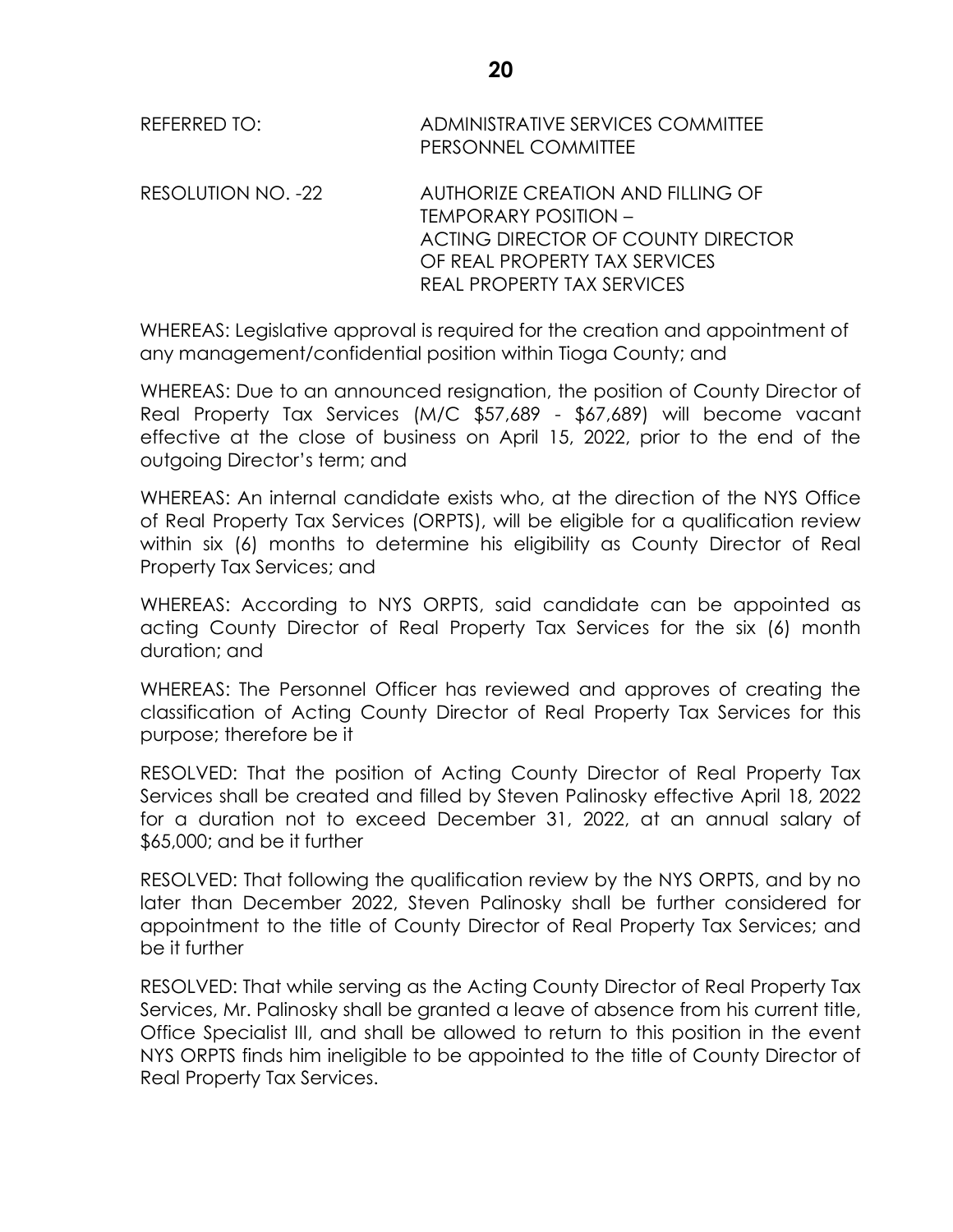| REFERRED TO:       | PUBLIC SAFETY COMMITTEE<br>PERSONNEL COMMITTEE                                                                      |
|--------------------|---------------------------------------------------------------------------------------------------------------------|
| RESOLUTION NO. -22 | AUTHORIZATION TO CREATE AND FILL TWO (2)<br>POSITIONS: ASSISTANT FIRE COORDINATOR (PT)<br><b>EMERGENCY SERVICES</b> |

WHEREAS: Legislative approval is required for the creation of positions; and

WHEREAS: The Director of Emergency Services has identified a need to create additional part-time positions to assist with mutual aid programs and related projects; and

WHEREAS: The Director of Emergency Services submitted a New Position Duties Statement to create the additional positions and the Personnel Officer has determined the appropriate classifications; therefore be it

RESOLVED: That the Legislature hereby authorizes the Director of Emergency Services to create two (2) Assistant Fire Coordinator (PT) positions and fill said positions with the appointment of Steve Solomon and Michael Roden effective April 25, 2022, at an annual rate of \$5,200.00, per person; and be it further

RESOLVED: That the Department of Emergency Services authorized part-time headcount shall increase from 10 to 12.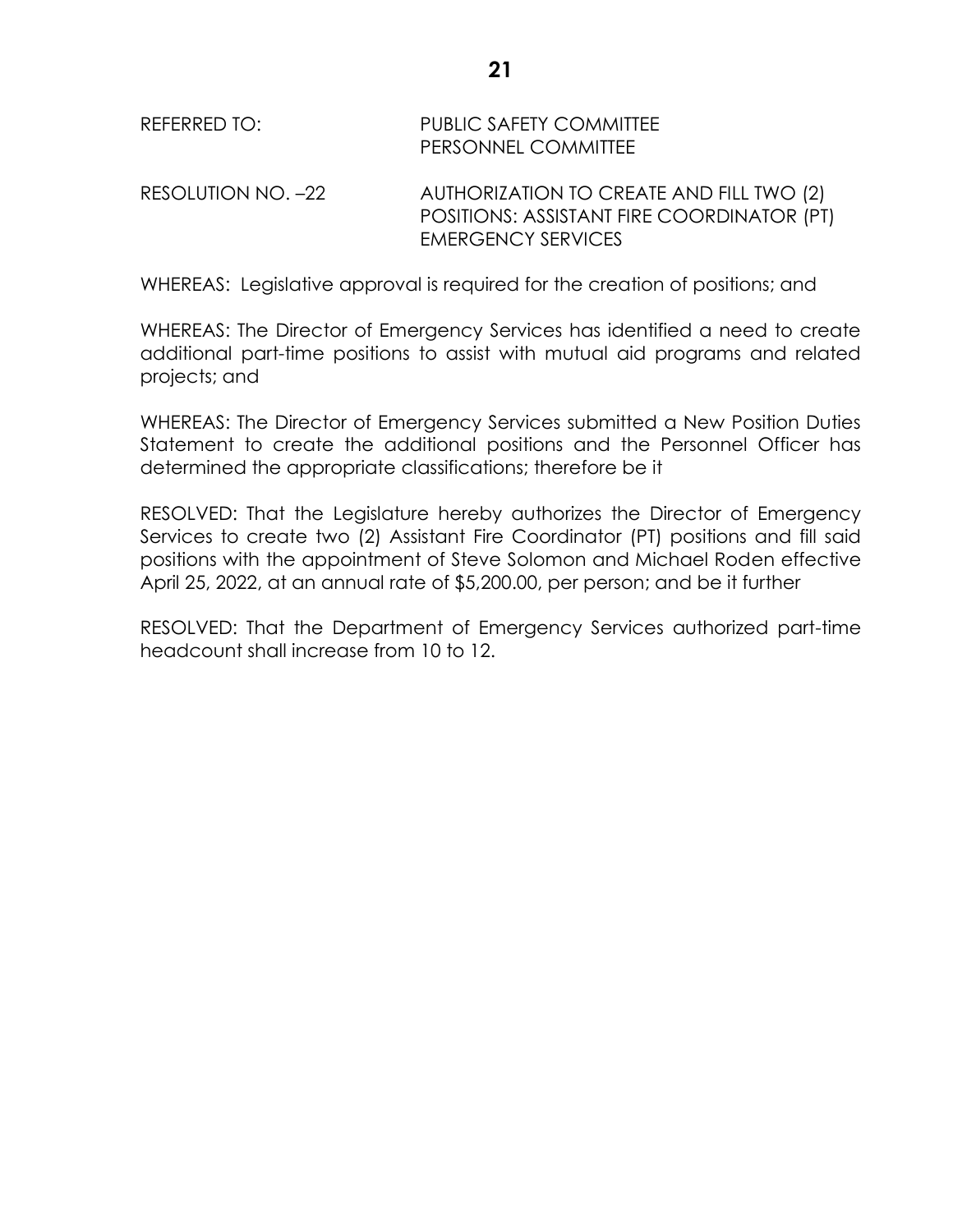| REFERRED TO:       | <b>FINANCE COMMITTEE</b><br>PERSONNEL COMMITTEE                                                |
|--------------------|------------------------------------------------------------------------------------------------|
| RESOLUTION NO. -22 | CREATE AND FILL TEMPORARY, FULL-TIME<br>CLERK (SEASONAL) POSITION<br><b>TREASURER'S OFFICE</b> |

WHEREAS: Legislative approval is required for the creation of any new positions within Tioga County; and

WHEREAS: The Treasurer's Office has a need to hire a temporary, full-time Clerk to work during the summer season to provide clerical support within the office; and

WHEREAS: The Treasurer appropriately budgeted for said position in the approved 2022 budget; therefore be it

RESOLVED: That one (1) temporary, full-time Clerk (Seasonal) position is created at the hourly rate of \$14.20 in accordance with Resolution 196-09, effective May 23, 2022; and be it further

RESOLVED: The Treasurer shall be allowed to fill said position for a duration not to exceed beyond August 31, 2022.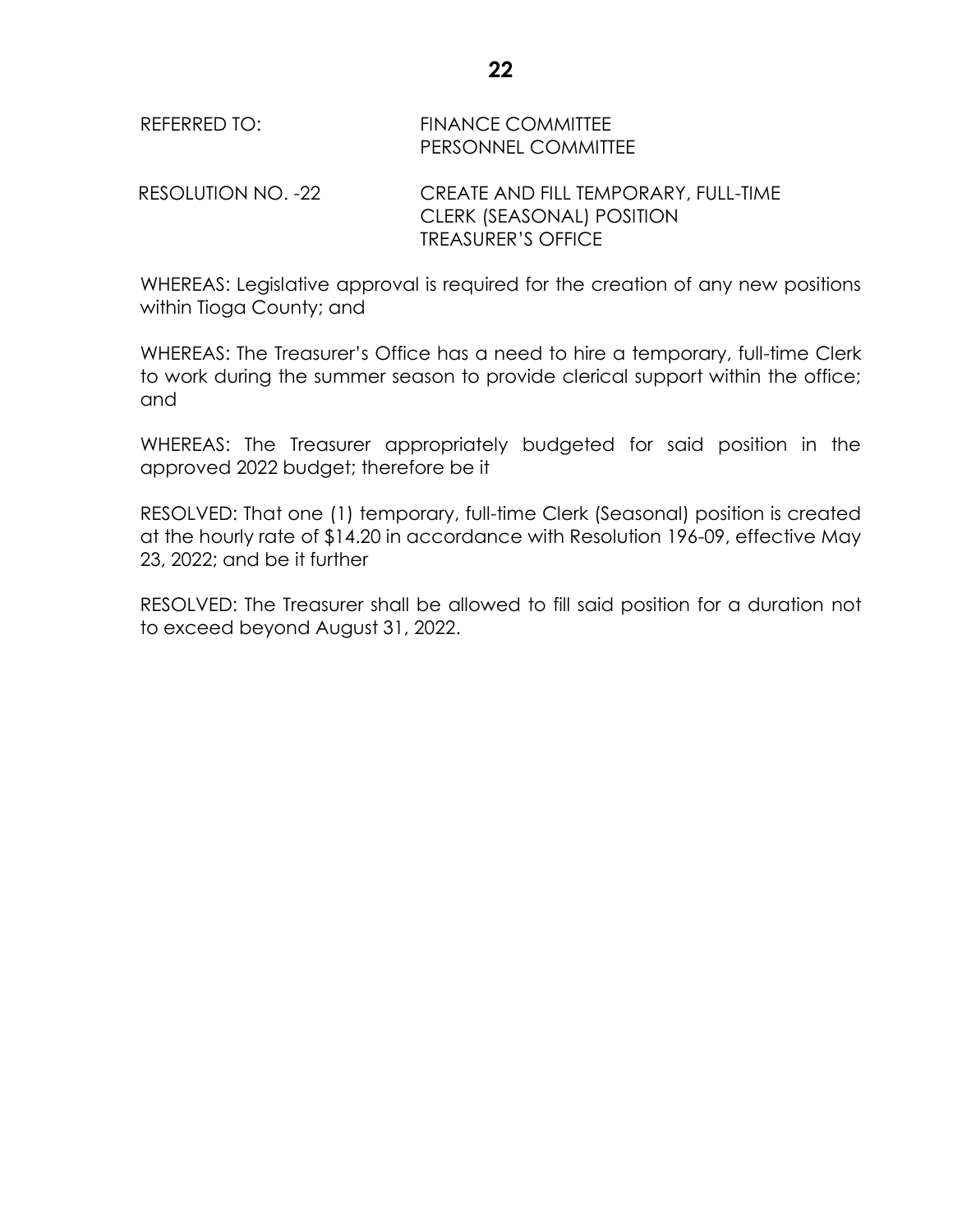| REFERRED TO: | <b>PUBLIC WORKS COMMITTEE</b> |
|--------------|-------------------------------|
|              | <b>PERSONNEL COMMITTEE</b>    |
|              | LEGISLATIVE WORKSESSION       |
|              |                               |

RESOLUTION NO. -22 CREATE AND FILL TEMPORARY POSITION (PUBLIC WORKS)

WHEREAS: The Public Works Department is in need of additional auto mechanic assistance due to an unexpected leave of absence; and

WHEREAS: It is anticipated the additional help will be needed through July 29, 2022; therefore be it

RESOLVED: That one temporary full-time position of Automotive Mechanic II be created with authorization to fill effective April 25, 2022 – July 29, 2022; and be it further

RESOLVED: That the wage for this temporary position shall be \$18.96/hour.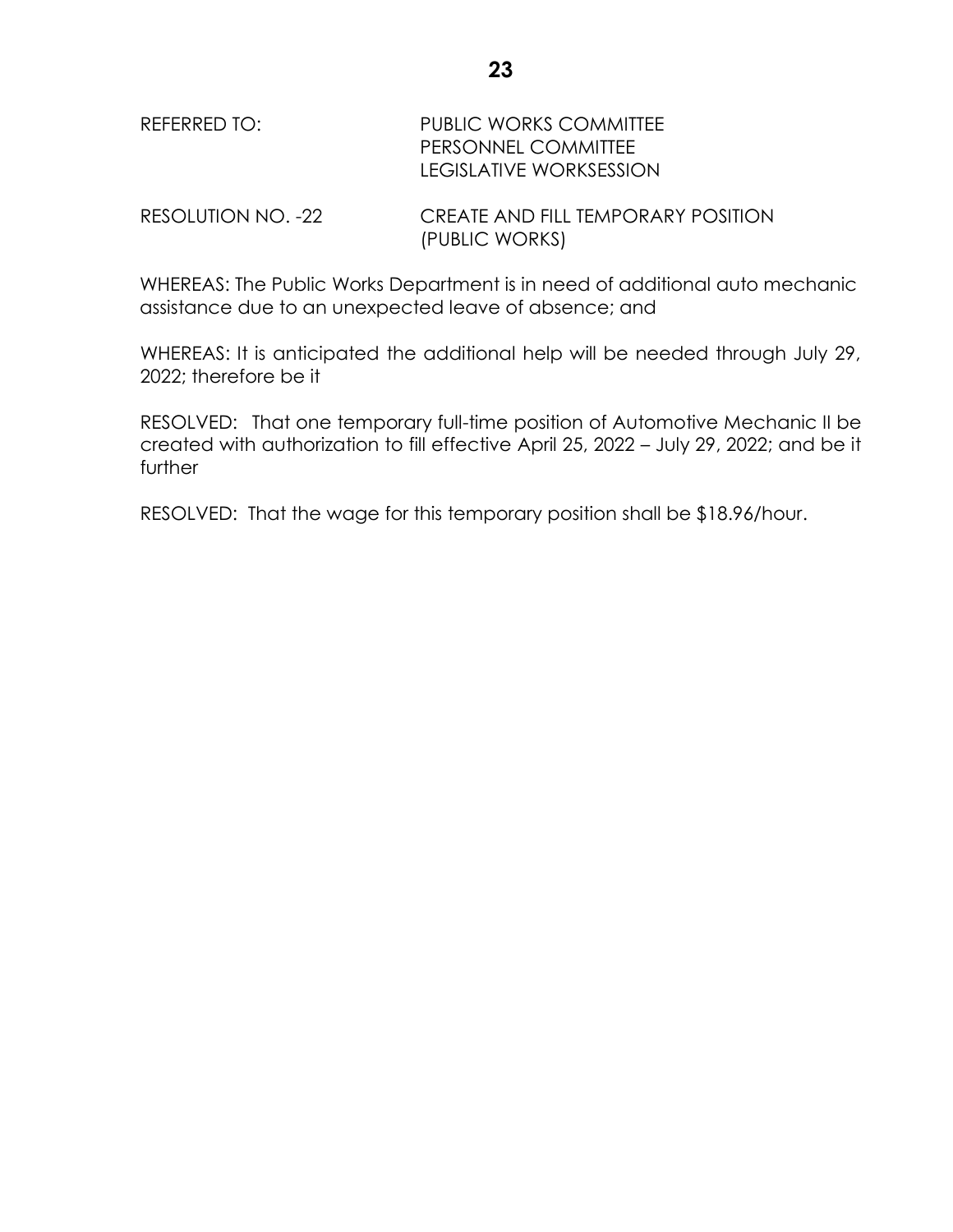| REFERRED TO: | ADMINISTRATIVE SERVICES COMMITTEE |
|--------------|-----------------------------------|
|              | PERSONNEL COMMITTEE               |
|              |                                   |

RESOLUTION NO. --22 APPOINTMENT OF REPUBLICAN DEPUTY COMMISSIONER OF ELECTIONS BOARD

WHEREAS: Legislative approval is required for any appointment to a management/confidential position within Tioga County; and

WHEREAS: The position of Deputy Commissioner of Elections Board (Republican) has been vacant since February 28, 2022, due to promotion; and

WHEREAS: The Republican Election Commissioner has selected a candidate to fill said vacancy; therefore be it

RESOLVED: That Kelly Johnson shall be appointed as Deputy Commissioner of Elections effective April 25, 2022, at an annual management/confidential salary of \$41,235.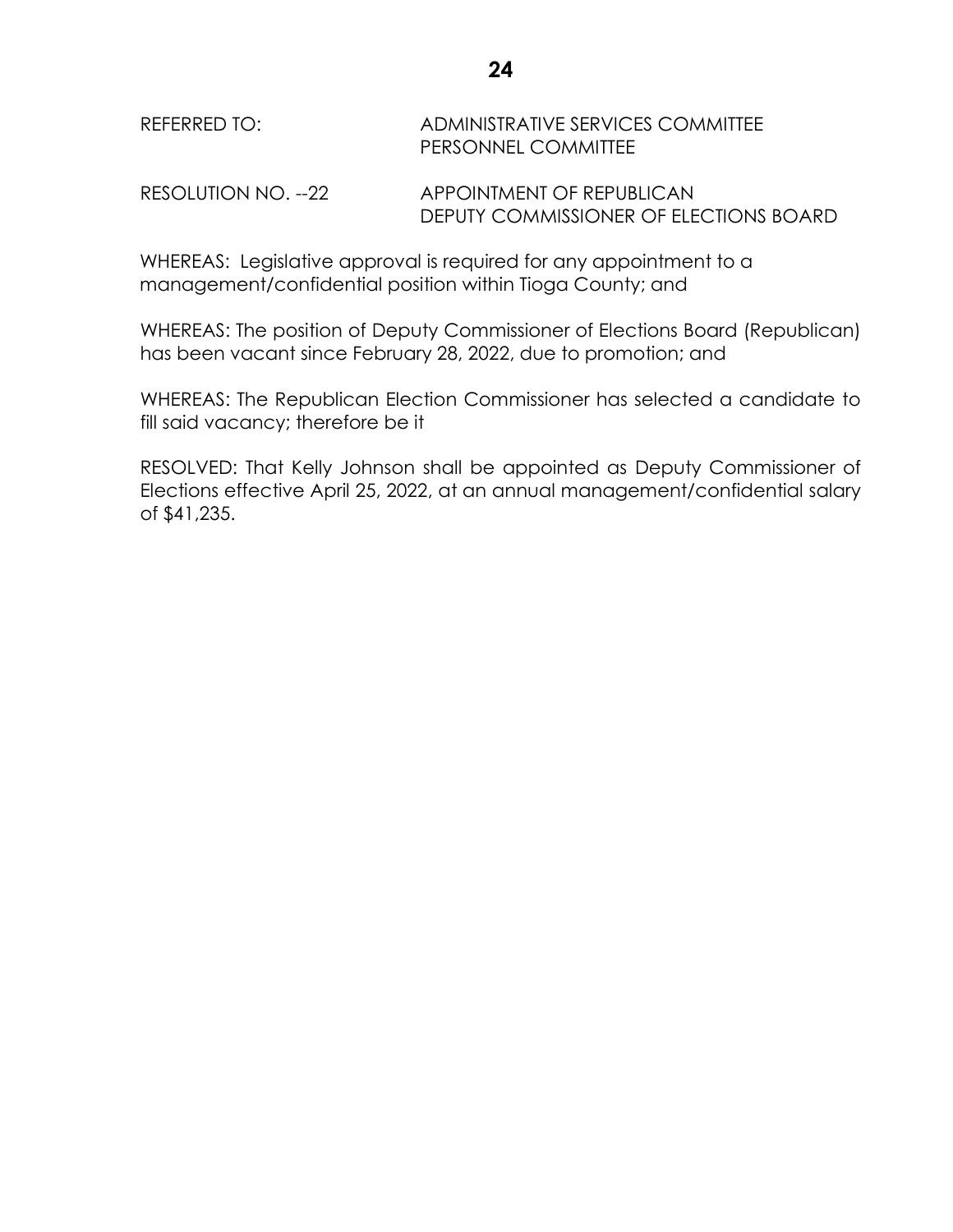| REFERRED TO: | ADMINISTRATIVE SERVICES COMMITTEE |
|--------------|-----------------------------------|
|              | <b>PERSONNEL COMMITTEE</b>        |
|              |                                   |

RESOLUTION NO. --22 APPOINTMENT OF PART-TIME ELECTION WORKER (DEMOCRATIC)

WHEREAS: Legislative approval is required for any appointment to any position not covered by a collective bargaining agreement or part of the management/ confidential listing; and

WHEREAS: The position of Election Worker (Part-Time, Democratic) has been vacant since November 29, 2021, due to resignation; and

WHEREAS: Authorization to backfill the vacancy was approved on December 7, 2021; and

WHEREAS: The Democratic Election Commissioner has selected a candidate to fill said vacancy; therefore be it

RESOLVED: That Joan Davis shall be appointed as an Election Worker (PT) effective May 11, 2022, at the rate of \$13.85/hr.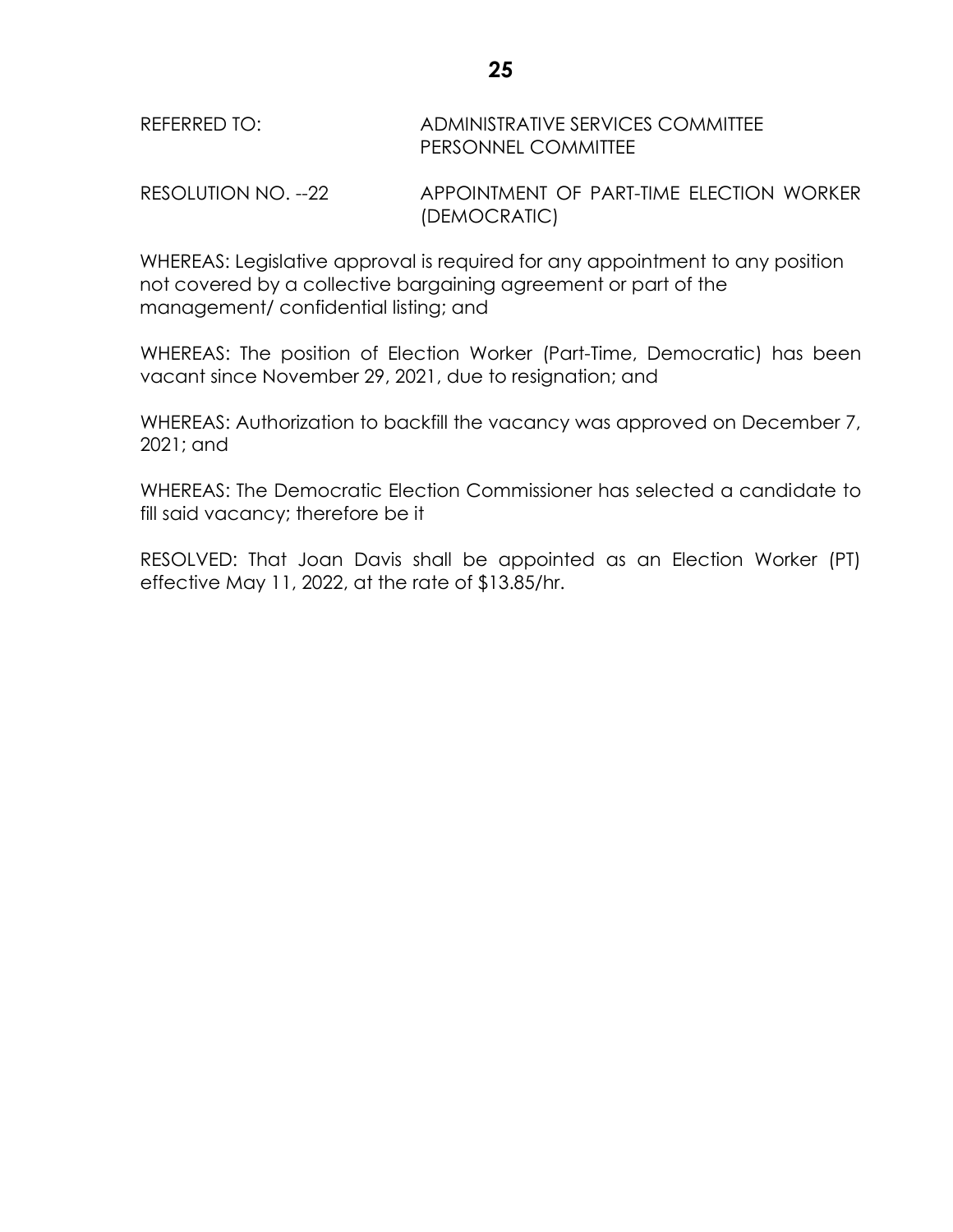| REFERRED TO: | ADMINISTRATIVE SERVICES COMMITTEE |
|--------------|-----------------------------------|
|              | PERSONNEL COMMITTEE               |

RESOLUTION NO. --22 APPOINTMENT OF ELECTION CLERKS PT

WHEREAS: Legislative approval is required for any appointment to any position not covered by a collective bargaining agreement or part of the management/ confidential listing; and

WHEREAS: Two positions for Election Clerk PT, one Republican and one Democrat, were approved by the County Legislature to be added to the Board of Elections authorized part-time employee head count, effective January 1, 2022; and

WHEREAS: The Election Clerk positions have been vacant since January 1, 2022; and

WHEREAS: The Election Commissioners have selected candidates to fill said vacancies; therefore be it

RESOLVED: That Kristine Fitzgerald and Margaret Head shall be appointed as Election Clerks PT, effective April 25, 2022, at the rate of \$17.00/hr.